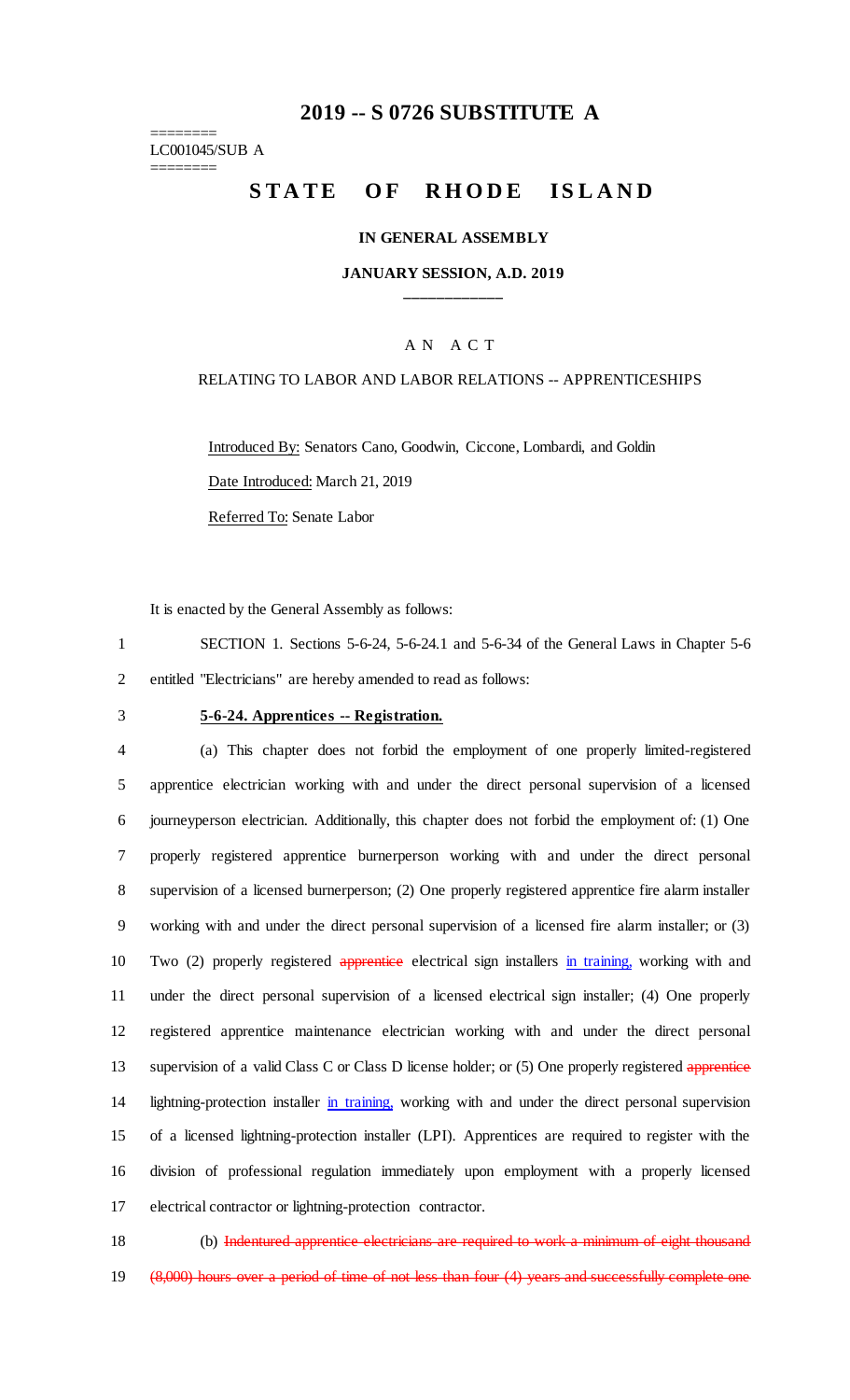1 hundred forty-four (144) hours of related instruction per year in an indentured apprenticeship 2 program approved by the Rhode Island department of labor and training, to qualify for the 3 journeyperson "B" electrician examination; provided, however, apprentices may receive credit for 4 one hundred forty-four (144) hours of classroom training gained in a vocational school authorized 5 by the board of education and approved by the Rhode Island department of labor and training 6 apprenticeship council. Provided, that the test applicant has possessed, for at least four (4) years 7 prior to the filing of the application, a certificate of registration in full force and effect from the 8 department of labor and training of Rhode Island specifying the person as an indentured 9 apprentice, and the application of an applicant is accompanied by an affidavit or affidavits of his 10 or her employer or former employers or other reasonably satisfactory evidence showing that the 11 applicant has been actually engaged in electrical work as an apprentice in Rhode Island during 12 those four (4) years; or the application is accompanied by an affidavit or other reasonably 13 satisfactory evidence showing that the applicant has successfully completed a course of study in a 14 recognized college or university and has pursued a course of electrical technology for at least two 15 (2) academic years or is the recipient of an associate degree in electrical technology, and has 16 thereafter been indentured by the department of labor and training as an apprentice for at least 17 two (2) years and employed as an indentured apprentice by a duly licensed electrician master in 18 this state for a period of two (2) years; or a showing that the applicant possesses a certificate of 19 license issued under the laws of another state, based on training equal to that required by the state 20 of Rhode Island. Limited registered apprentice electricians shall be required to work a minimum 21 of four thousand (4,000) hours over a period of time of not less than two (2) years.

22 (c) Indentured apprentice maintenance electricians are required to work a minimum of six 23 thousand (6,000) hours over a period of time of not less than three (3) years and successfully 24 complete one hundred forty-four (144) hours of related instruction per year in an indentured 25 apprenticeship program approved by the Rhode Island department of labor and training, to qualify 26 for the journeyperson "M" electrician examination. Provided, however, that the test applicant has 27 possessed for at least three (3) years prior to the filing of the application a certificate of 28 registration in full force and effect from the department of labor and training specifying the 29 person as an indentured apprentice, and the application of an applicant is accompanied by an 30 affidavit or affidavits of his or her employer or former employers or other reasonably satisfactory 31 evidence showing that the applicant has been actually engaged in electrical work as an apprentice 32 in Rhode Island during those three (3) years. Class M journeyperson electricians may qualify to 33 take the journeyperson "B" electrician examination upon registering as a fourth year apprentice 34 and becoming employed by a properly licensed Class A electrical contractor for that period of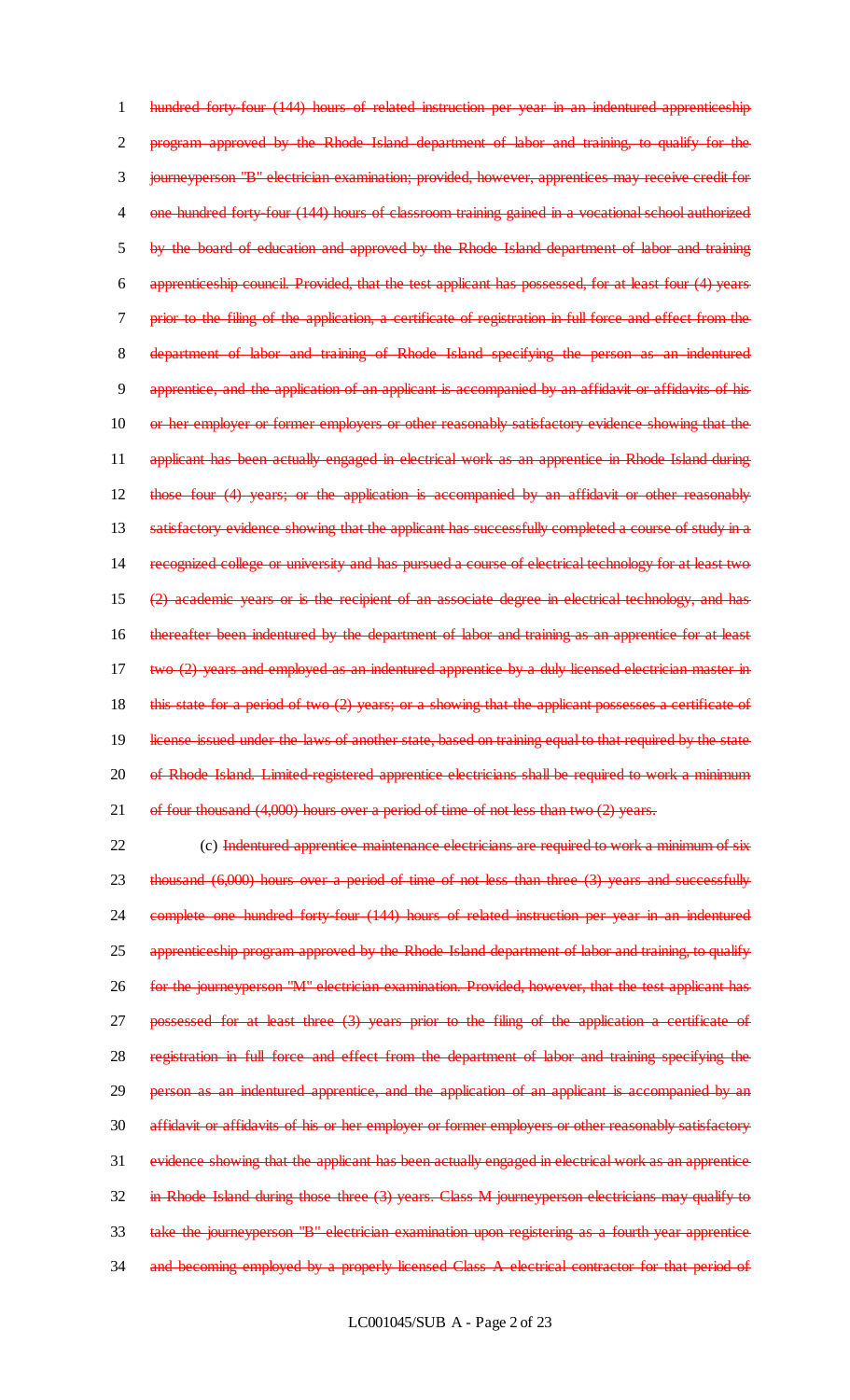1 time.

2 (d) Apprentice lightning-protection installers are required to work a minimum of four thousand (4,000) hours over a period of time of not less than two (2) years to qualify for the 4 lightning-protection installer (LPI) examination. Provided, that the test applicant has possessed for at least two (2) years prior to the filing of the application a certificate of registration in full force and effect from the department of labor and training specifying the person as an apprentice 7 lightning-protection installer, and the application of an applicant is accompanied by an affidavit 8 or affidavits of his or her employer or former employers or other reasonably satisfactory evidence showing that the applicant has been actually engaged in lightning-protection work as an 10 apprentice during those two (2) years.

**5-6-24.1. Apprentices certified by other states Reciprocal recognition of electrical** 

# **apprentices registered in other states.**

 Any apprentice electrician holding an apprentice certificate, license, or equivalent 14 document issued by another state shall register with and obtain the approval of the division of professional regulation in the department of labor and training prior to being permitted to work or serve as an electrician's apprentice in this state. Provided, no approval shall be granted unless the 17 applicant demonstrates to the board that the applicant is currently enrolled in one hundred forty-18 four (144) hours of electrical related classroom instruction per year for not less than four (4) years 19 in an indentured apprenticeship program approved by the department of labor and training. An 20 electrical apprentice registered with a registration agency outside of Rhode Island, as defined in 21 29 C.F.R. § 29.2, shall obtain reciprocal recognition from the department of labor and training pursuant to § 28-45-16, prior to being permitted to work as an electrical apprentice in Rhode

- Island.
- 

# **5-6-34. Certification of electric sign contractors and electric sign installers.**

 (a) After July 1, 1991, and at any time prior to January 1, 1992, the division shall, without examination, upon payment of the fees provided in this chapter, issue a certificate "ACF or CF" to any applicant for the certificate who presents satisfactory evidence that he or she has the qualifications for the type of license applied for, and who has been engaged in the occupation or business of installing, servicing, maintaining, and testing of electric signs covered by the license within this state for a period of five (5) years in the case of a certificate "ACF" and three (3) years in the case of a certificate "CF" prior to July 1, 1991. Any person who, being qualified to obtain a certificate "ACF or CF" under this section, is prevented from making application for it because of service in the armed forces of the United States during the period between July 1, 1991, and January 1, 1992, has three (3) months after discharge to make an application. No person is liable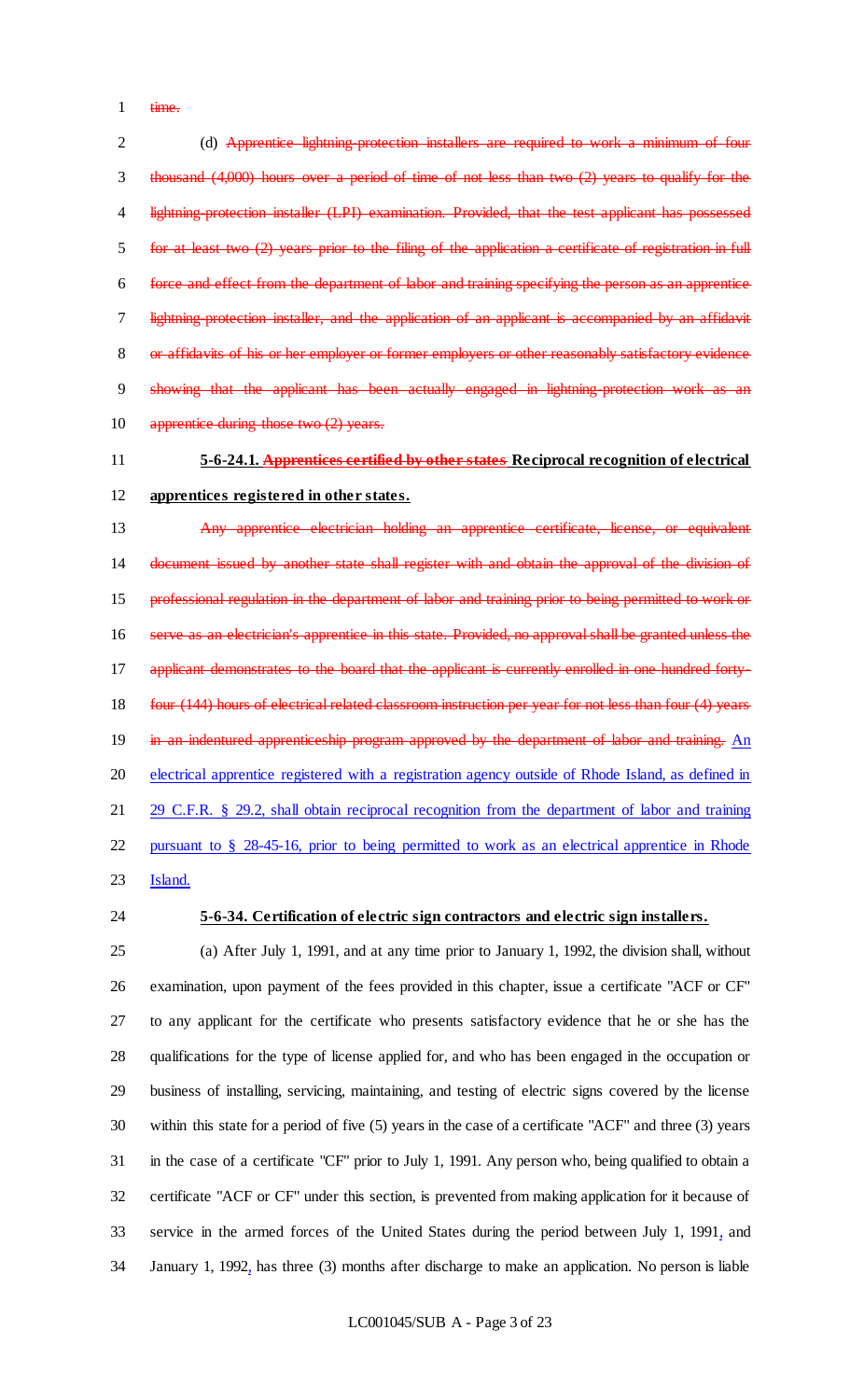for prosecution for making electric sign installations, services, maintenance, or tests, without a license for the first six (6) months after July 1, 1991.

3 (b) Any apprentice electric sign installer in training having completed a training period of not less than two (2) years is eligible to take a journeyperson's examination; provided, after September 1, 1995, and at any time prior to March 1, 1996, any apprentice employed and sponsored by a sign company is eligible to take a journeyperson's examination, notwithstanding the previously mentioned training period.

 SECTION 2. Chapter 5-6 of the General Laws entitled "Electricians" is hereby amended by adding thereto the following sections:

# **5-6-24.2. Apprentices -- Exam requirements.**

 To be eligible for each class of electrical licensing exam, applicants must complete all the requirements of an applicable registered apprenticeship program in Rhode Island, except the licensing exam, or possess an electrician's license issued under the laws of another jurisdiction. Apprentices must submit to the division of professional regulation their transcripts of related technical instruction and the work record books from their employer(s) or other reasonably satisfactory evidence showing that the applicant completed the instruction and on-the-job learning as enumerated in the applicable standards of apprenticeship found in § 28-45-9.

# **5-6-24.3. Credit for electrical license exams.**

 (a) For the purposes of granting electrical licenses, the electrical board of examiners must grant written approval of decisions made by an apprenticeship sponsor to grant credit for 21 prior learning or experience toward the term of the apprenticeship pursuant to  $\S 28-45-9(2)(xii)$ .

 (b) The term of a time-based electrician (Class B) apprenticeship program shall be eight 23 thousand (8,000) hours of on-the-job learning. The term of a time-based maintenance electrician (Class M) apprentice shall be six thousand (6,000) hours of on-the-job learning. Lightning protection installers (LPI) in training are required to work a minimum of four thousand (4,000) hours of on-the-job learning.

 (c) An apprentice who has successfully completed a course of study in a recognized college or university and has completed a course of electrical technology for at least two (2) academic years or is the recipient of an associate degree in electrical technology may be granted credit for two hundred eighty-eight (288) hours of related technical academic instruction toward completion of their apprenticeship.

 (d) An apprentice who has successfully completed a course of study in a recognized trade school that provides a minimum of two hundred eighty-eight (288) hours of related technical academic instruction may be granted credit for two hundred eighty-eight (288) hours of related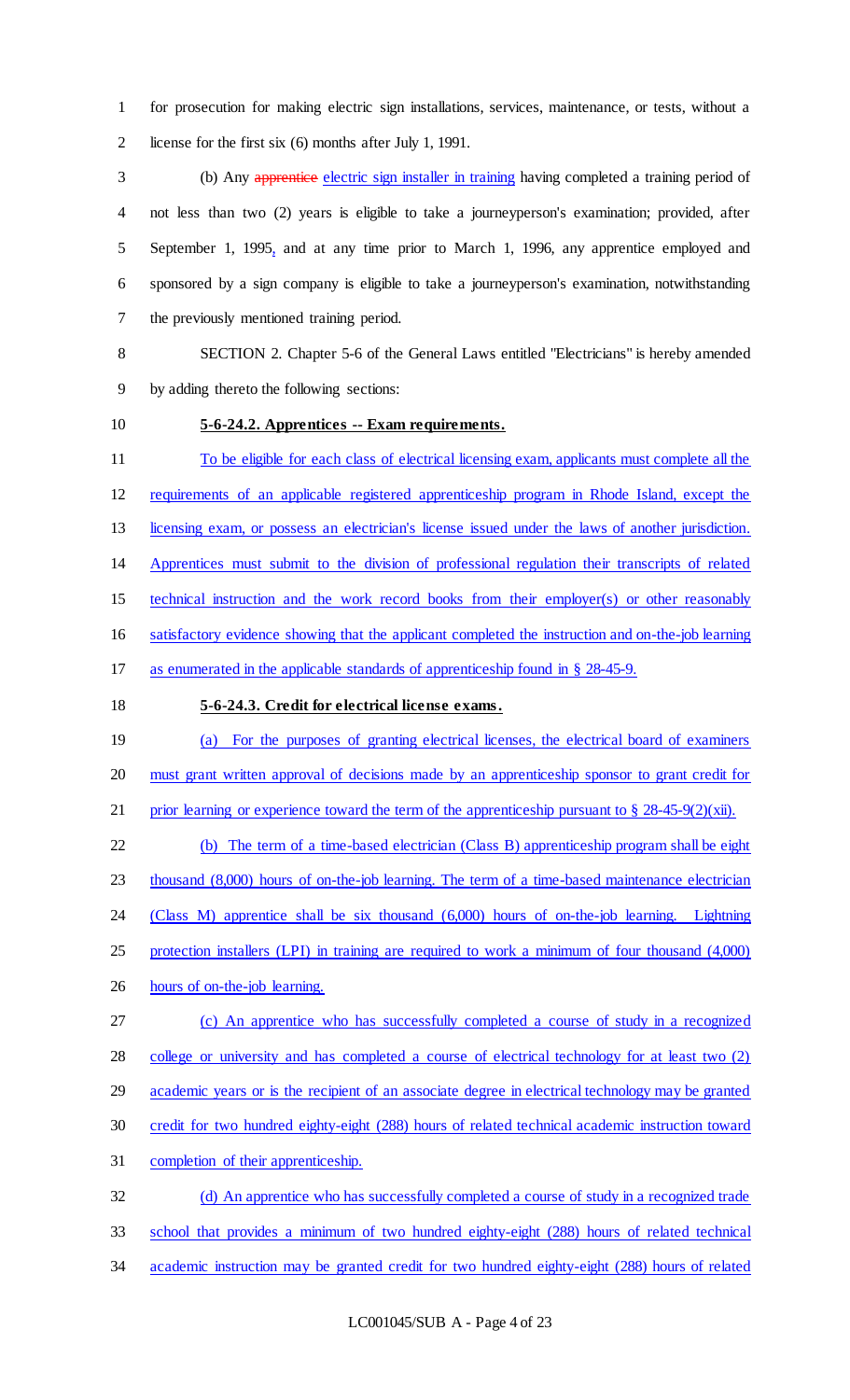- technical academic instruction toward completion of their apprenticeship.
- (e) Sponsors may grant credit for one hundred forty-four (144) hours toward the term of

the apprenticeship for relevant technical academic instruction completed in a high school

electrical technology program, pursuant to § 28-45-9, with the written approval of the state board

of examiners of electricians.

- SECTION 3. Section 5-20-5 of the General Laws in Chapter 5-20 entitled "Plumbers, Irrigators, and Water System Installers" is hereby amended to read as follows:
- 

# **5-20-5. "Apprentice plumber" defined.**

 "Apprentice plumber,", as used in this chapter, means any employee, who is registered as 10 an apprentice plumber in accordance with chapter 45 of title 28 and whose principal occupation is service with a master plumber with a view to learning the art or trade of maintenance, installation, or repair of plumbing, as defined in § 5-20-2.

 SECTION 4. Section 5-70-5 of the General Laws in Chapter 5-70 entitled "Telecommunications" is hereby amended to read as follows:

## **5-70-5. Form of license and registration.**

 Three (3) major forms of license shall be issued with the two (2) higher licenses carrying certification for one or more of the four (4) category(s), as defined within this chapter, for which qualified:

 (1)(i) Telecommunications system contractor. TSC license shall be issued to any person qualified under this chapter representing themselves, individually, or a firm or corporation engaging in or about to engage in, the business of designing, installing, altering, servicing, and/or testing telecommunications systems.

 (ii) Qualification shall be evidenced by passing the examination(s) for any or all of the categories of telecommunications systems described in this chapter, and applicants who hold an equivalent out-of-state license, as determined by this board, issued by another state shall be allowed to take the Rhode Island form TSC license examination. Applicants for TSC license who hold no equivalent form of TSC license issued in another state and show evidence of three (3) years of verifiable and continuous contracting experience, immediately preceding the date of application and are registered to conduct business in the state of Rhode Island, will be allowed to take the Rhode Island form of TSC examination. Applicants who do not meet these qualifications shall have been licensed as a Rhode Island telecommunication telecommunications systems technician for a minimum of three (3) consecutive years, immediately preceding the date of application, in order to qualify to take the TSC examination, and shall have been registered to conduct business in the state of Rhode Island.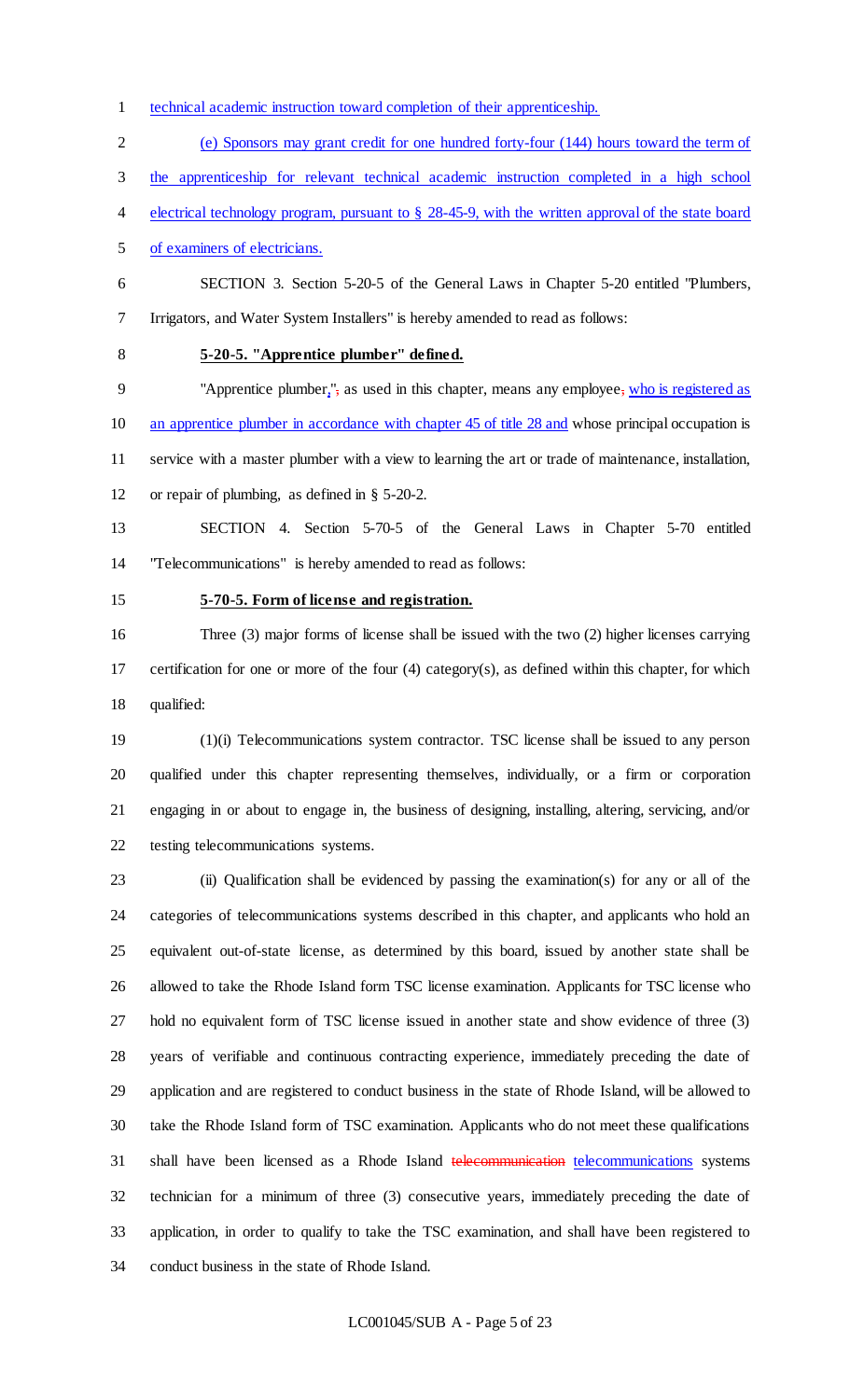(iii) The holding of a TSC license shall entitle the holder individually to contract for, engage in, and/or perform the actual work of designing, installing the type(s) of telecommunications systems for which they were granted certification. No individual shall be required to hold more than one form of license.

 (2)(i) Telecommunications systems technician. TST license shall be issued to any person who passes the examination(s) as defined within this chapter for any or all of the categories of telecommunications systems described in this chapter.

 (ii) The holding of a TST license shall entitle the holder individually to perform the actual work of installing, altering, servicing, and/or testing the type(s) of telecommunications systems for which they were granted certification. All the work performed shall be under the supervision of the holder of a TSC license.

 (3)(i) Telecommunications system limited installer. TSLI license shall be issued to any person who passes the examination as defined within this chapter and as described in this section. (ii) The holding of a TSLI license shall entitle the holder to perform the actual work of installation of wiring, low voltage surface raceway, enclosures, and wiring devices directly associated with a telecommunications system. Connection to, installation of, or servicing of telecommunications devices shall only be performed under the direct supervision of a holder of a 18 TST or TSC license.

19 (4)(i) Trainee/telecommunications Telecommunications trainees apprentice. Registered 20 trainees/telecommunications telecommunications trainees apprentices may be employed to perform the actual work of installation of wiring, low voltage surface raceway, enclosures, and wiring devices directly associated with a telecommunications system under the direct supervision of a holder of a TST or TSC license.

24 (ii) Trainee/telecommunications Telecommunications trainees apprentices shall be required to register with the licensing authority subsequent to employment by a person, firm, or corporation licensed as a TSC under this chapter; and prior to being permitted to perform any actual installation work.

28 (iii) The registered trainees/telecommunications telecommunications trainees apprentice shall not be permitted to make connection to, install, or service telecommunications devices. No 30 more than two (2) registered trainees/telecommunications telecommunications apprentices trainees can be directly supervised by a single TSC or TST license holder.

 SECTION 5. The title of Chapter 28-3 of the General Laws entitled "Employment of Women and Children" is hereby amended to read as follows:

# 34 CHAPTER 28-3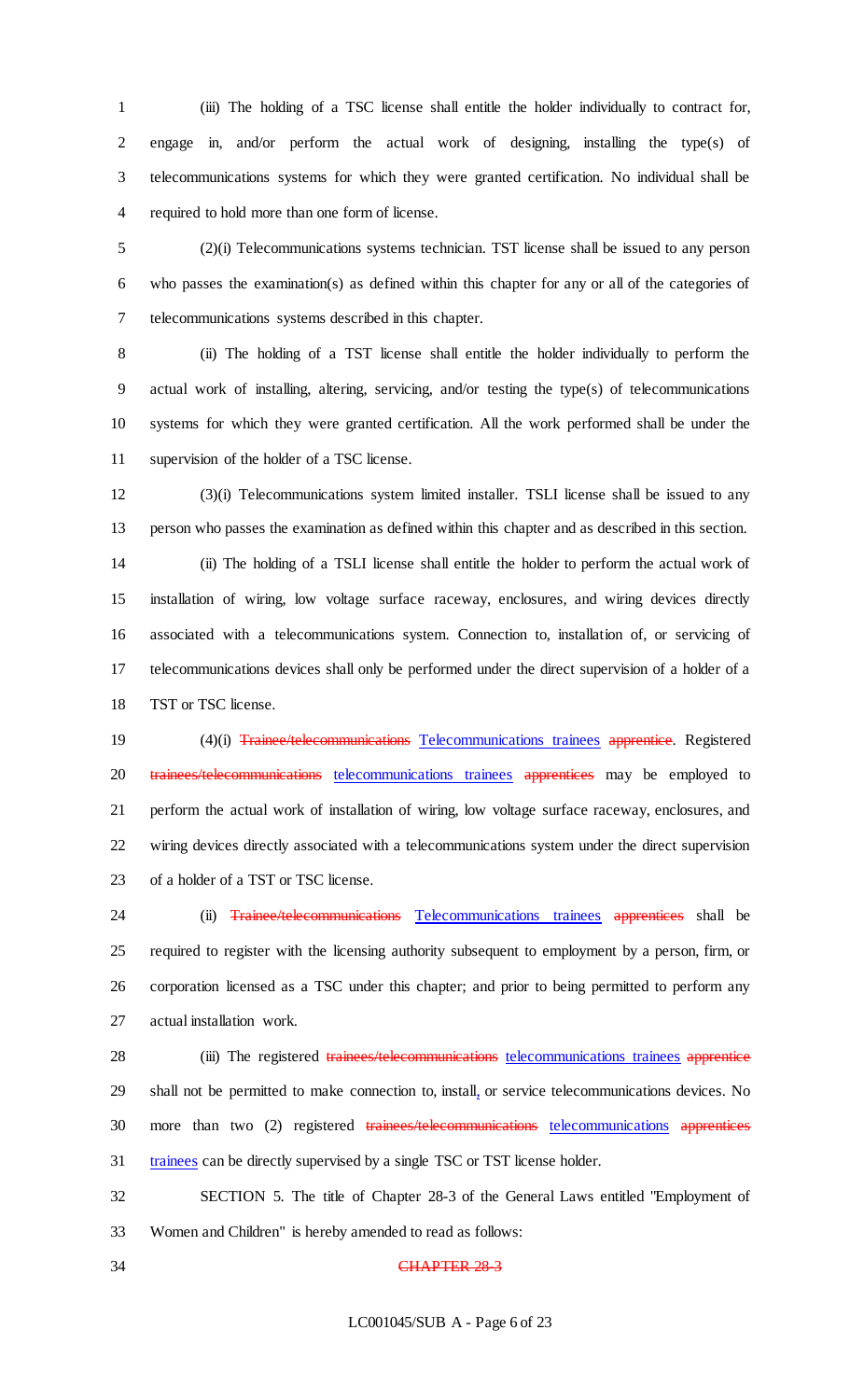| $\mathbf{1}$   | <b>Employment of Women and Children</b>                                                               |
|----------------|-------------------------------------------------------------------------------------------------------|
| $\overline{2}$ | <b>CHAPTER 28-3</b>                                                                                   |
| 3              | <b>EMPLOYMENT OF MINORS</b>                                                                           |
| $\overline{4}$ | SECTION 6. Section 28-3-18 of the General Laws in Chapter 28-3 entitled "Employment"                  |
| 5              | of Women and Children" is hereby amended to read as follows:                                          |
| 6              | 28-3-18. Enforcement of provisions -- Prosecution of violations.                                      |
| 7              | The division of labor standards has full power to enforce $\S\S 28-3-1$ -- 28-3-20, and has all       |
| $8\,$          | the powers of the division of compliance inspection insofar as those powers relate to and affect      |
| 9              | women and children minors. All actions, suits, complaints, and prosecutions for the violation of      |
| 10             | any of the provisions of these sections shall be brought by and in the name of the director of labor  |
| 11             | and training or the chief of the division of labor standards in the department of labor and training; |
| 12             | or by and in the name of any duly authorized representative of the director of labor and training.    |
| 13             | SECTION 7. Chapter 28-4 of the General Laws entitled "Indenture of Apprentices" is                    |
| 14             | hereby repealed in its entirety.                                                                      |
| 15             | <b>CHAPTER 284</b>                                                                                    |
| 16             | <b>Indenture of Apprentices</b>                                                                       |
| 17             | 28-4-1. Power of minor to execute indenture.                                                          |
| 18             | Any minor being sixteen (16) years of age or over, or who, being under sixteen (16) years             |
| 19             | of age, has a limited permit to work given him or her by or under the direction of the school         |
| 20             | committee where the minor resides under the provisions of chapter 3 of this title, may, by            |
| 21             | execution of an indenture, bind himself or herself as provided in this chapter, for a term of service |
| 22             | of not less than one year.                                                                            |
| 23             | 28-4-2. Parties to sign indenture.                                                                    |
| 24             | Every indenture shall be signed:                                                                      |
| 25             | $(1)$ By the minor;                                                                                   |
| 26             | (2) By the parents, or either one of them, as the natural guardians or guardian of the                |
| 27             | minor; or by the duly appointed legal guardian of the person, or of the person and estate of the      |
| 28             | minor, if any; or by the person having the legal custody of the minor;                                |
| 29             | (3) By the employer.                                                                                  |
| 30             | 28-4-3. Contents of indenture.                                                                        |
| 31             | Every indenture shall contain:                                                                        |
| 32             | (1) The names of the parties;                                                                         |
| 33             | (2) The date of birth of the minor;                                                                   |
| 34             | (3) A statement of the trade, craft, or business which the minor is to be taught;                     |

LC001045/SUB A - Page 7 of 23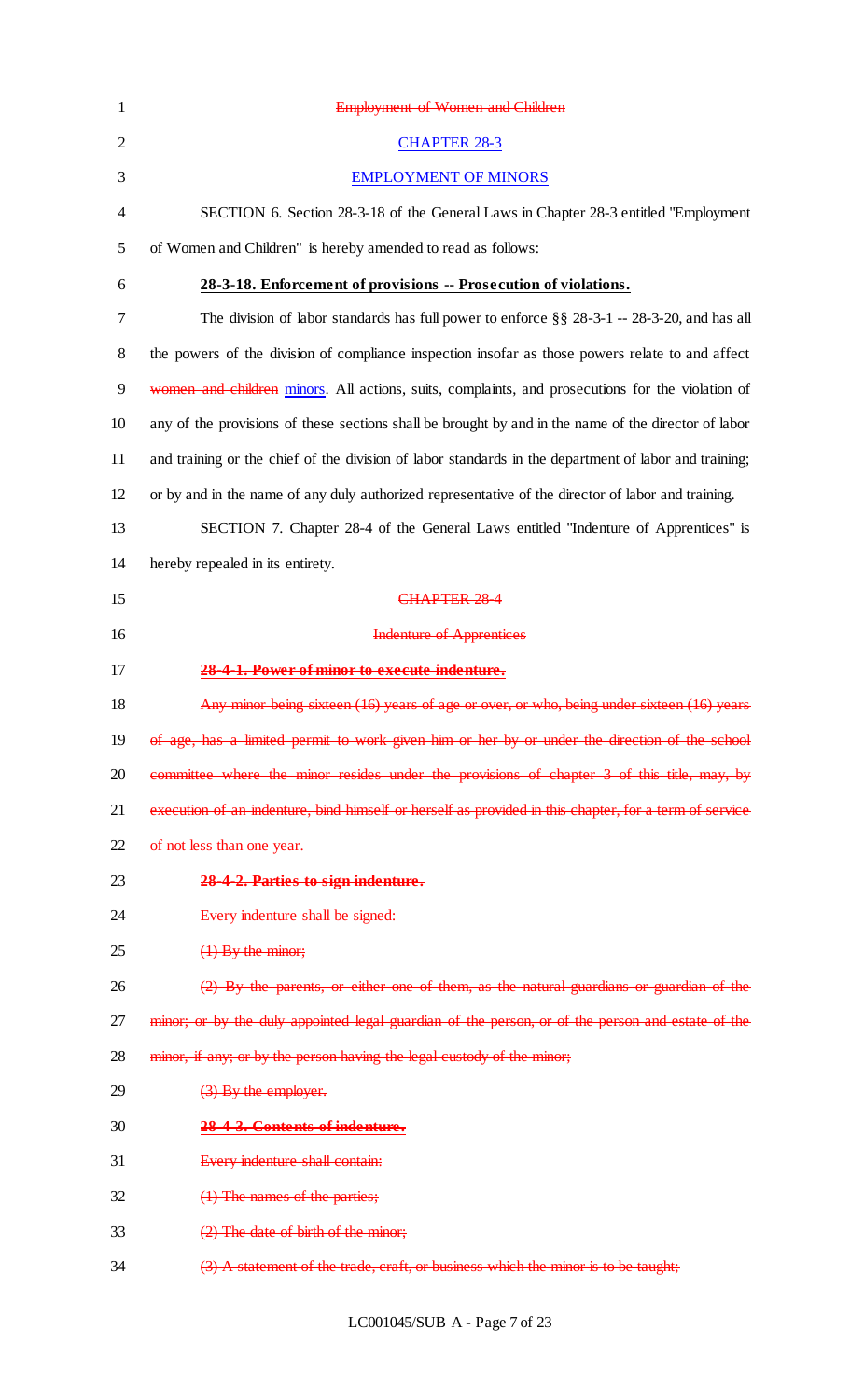- 1 (4) An agreement that a certificate shall be given to the apprentice at the conclusion of his 2 or her indenture, stating that he or she has completed the apprenticeship under the indenture.
- 3 **28-4-4. Deeds in triplicate.**
- 4 In every case there shall be three (3) deeds in the same form and tenor, executed by all 5 parties, one to be kept by each party.
- 
- 6 **28-4-5. Effect of indenture as against parties.**
- 7 All indentures made in accordance with the provisions of §§ 28-4-1 -- 28-4-4 shall be 8 good and effectual in law against all parties and the minor engaged by them, according to their 9 tenor, except as to any of their provisions that the court, in which any suit or controversy relating 10 to the articles of indenture may be heard, shall determine to be unjust or unreasonable.
- 

## 11 **28-4-6. Petition or complaint for breach of indenture -- Summons.**

12 Whenever a petition or complaint in writing and under oath is made to any judge of the 13 district court that any master or apprentice, within a division where the court is situated, has 14 willfully neglected or refused to comply with or perform the terms and provisions of any 15 indenture, the judge, if satisfied that there is a reasonable cause for the petition or complaint, shall 16 issue a summons requiring the master or apprentice to appear before the court at a time and place 17 named in the summons to answer relative to the petition or complaint. The petitioner or 18 complainant shall cause the summons to be served by some officer qualified to serve civil process 19 upon the person complained of at least six (6) days before the time set for appearance and hearing 20 by reading the summons to the person to be served, or by leaving an attested copy of it with the 21 person to be served in his or her hands and possession, or at his or her last and usual place of 22 abode with some person living there, or if the person to be served is a corporation, then, by 23 leaving an attested copy of the summons with some officer of the corporation or at the office of 24 the corporation with some person employed there.

#### 25 **28-4-7. Determination of petition or complaint -- Enforcement of order.**

26 Upon the hearing of a petition or complaint, the court may determine the controversy or 27 matter complained of in a summary way, and discharge either party from the indenture and 28 contract of apprenticeship, and may make any further order in the premises that the case may 29 require and seems proper to the court. Any neglect or failure of any person, against whom any 30 order is made, to do, perform, or comply with the order shall be contempt of court, and the court 31 may enforce its order by proceedings for contempt. 32 SECTION 8. Sections 28-27-4.1, 28-27-4.2, 28-27-4.3, 28-27-5.1, 28-27-5.2, 28-27-11

33 and 28-27-18 of the General Laws in Chapter 28-27 entitled "Mechanical Trades" are hereby 34 amended to read as follows: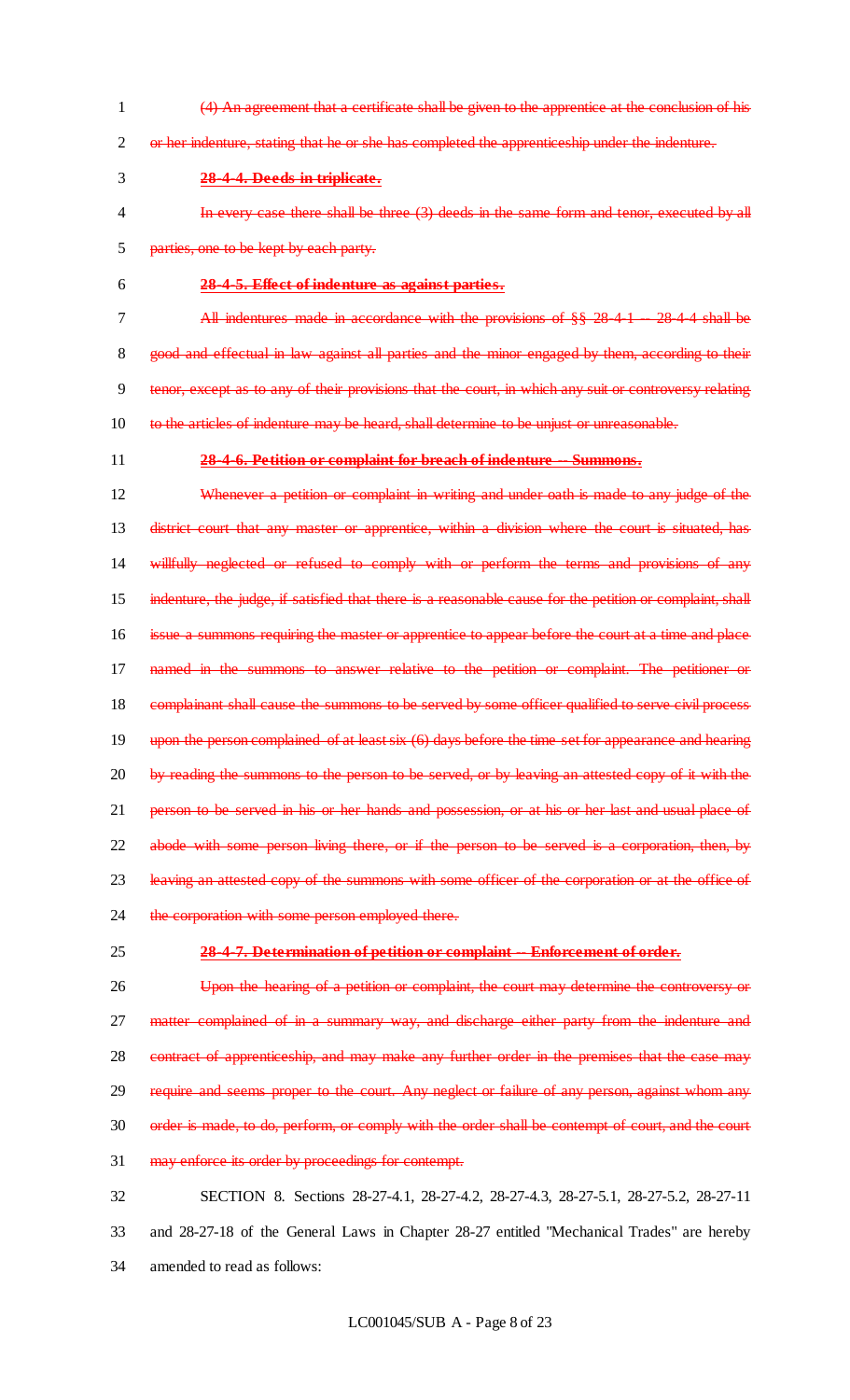# **28-27-4.1. "Journeyperson refrigeration technician" defined.**

<sup>2</sup> "Journeyperson refrigeration technician" means any person who has completed a five (5) year apprentice program ten thousand (10,000) hour registered apprenticeship program and/or has 4 passed a refrigeration technician examination and who by him himself or herself does work in refrigeration/air conditioning subject to provisions of this chapter and the rules, regulations, and licensing criteria promulgated hereunder.

# **28-27-4.2. "Journeyperson pipefitter," "journeyperson sprinkler fitter," and "journeyperson sheet metal worker" defined.**

9 (a) "Journeyperson pipefitter" means any person who has completed a five (5) year apprentice program ten thousand (10,000) hour registered apprenticeship program and/or has passed a journeyperson examination and who by himself or herself does work on pipefitting systems subject to provisions of this chapter. The rules, regulations, and licensing criteria guide promulgated under this chapter referencing Class II limited journeyperson licenses shall require 14 completion of an accepted formal technical program approved apprenticeship program registered with by the department of labor and training.

16 (b) "Journeyperson sheet metal worker" means any person who has completed a four (4) year apprentice program an eight thousand (8,000) hour registered apprenticeship program and/or has passed a journeyperson sheet metal worker examination and who by himself or herself does sheet metal work subject to provisions of this chapter and the rules, regulations, and licensing criteria promulgated under this chapter.

21 (c) "Journeyperson sprinkler fitter" means any person who has completed a four (4) year apprentice program an eight thousand (8,000) hour registered apprenticeship program and/or has passed a journeyperson sprinkler fitter examination and who by himself or herself does work in fire protection sprinkler systems subject to provisions of this chapter and the rules, regulations, and licensing criteria promulgated under this chapter.

- **28-27-4.3. "Pipefitter apprentice," "refrigeration/air conditioning apprentice," "journeyperson sprinkler fitter apprentice ," and "journeyperson sheet metal worker** 
	- **apprentice" defined -- Duration of apprentice programs.**

29 (a) "Journeyperson sheet Sheet metal worker apprentice" means any person at least 30 eighteen (18) years of age who is learning or working at the **businesses** business of sheet metal work under the direct supervision of a sheet metal contractor or journeyperson sheet metal worker 32 under a and is registered state sanctioned as a sheet metal worker apprentice, program in accordance with chapter 45 of title 28.

34 (b) "Journeyperson sprinkler Sprinkler fitter apprentice" means any person at least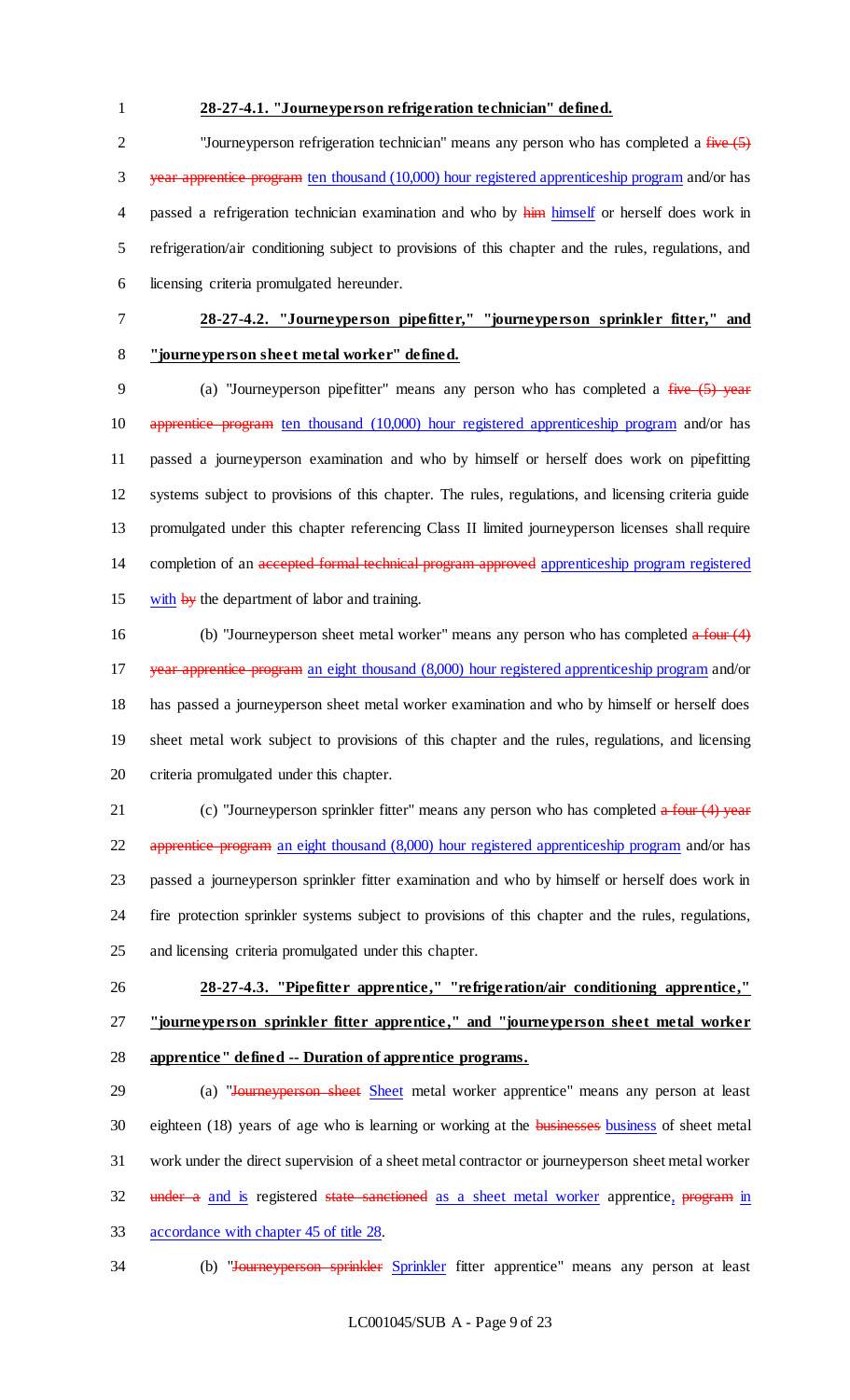eighteen (18) years of age who is learning or working at the business of fire protection sprinkler 2 systems under the direct supervision of a master or journeyperson sprinkler fitter under a and is registered state sanctioned as a sprinkler fitter apprentice, in accordance with chapter 45 of title 28 program.

 (c) "Pipefitter apprentice" means any person at least eighteen (18) years of age who is learning or working at the business of pipefitting under the direct supervision of a master 7 pipefitter or journeyperson pipefitter under a and is registered as a pipefitter state sanctioned 8 apprentice, in accordance with chapter 45 of title 28 program.

 (d) Pipefitter, refrigeration, sprinkler fitter and sheet metal worker apprentice programs 10 are of a five (5) year duration, except as detailed in § 28-27-4.2, for all Class II limited licenses.

11  $(e)(d)$  "Refrigeration/air conditioning apprentice" means any person at least eighteen (18) years of age who is learning and working at the business of refrigeration/air conditioning as a refrigeration/air conditioning registered apprentice under the direct supervision of a 14 refrigeration/air conditioning master or journeyperson under a registered state sanctioned 15 apprentice, in accordance with chapter 45 of title 28 program.

 (e) For licensing purposes with regard to individuals who have completed pipefitter, refrigeration, sprinkler fitter, and sheet metal worker apprenticeship programs, decisions by an apprenticeship sponsor to grant credit for prior learning or experience toward the term of the 19 apprenticeship pursuant to chapter 45 of title 28 shall also require the written approval of the mechanical board within the department of labor and training. Students in a recognized college, university, or trade school who have pursued a course of pipefitting or refrigeration/air conditioning, sheet metal, or fire protection sprinkler systems for at least two (2) academic years or are recipients of an associate degree in pipefitting, refrigeration/air conditioning, or fire 24 protection sprinkler systems will receive credit for two hundred eighty-eight (288) hours of

related technical academic instruction.

 **28-27-5.1. Practices for which a journeyperson or apprentice license required Practices for which a journeyperson license or apprentice registration is required.**

 (a) No person shall engage to work as a pipefitter, refrigeration/air conditioning, or sprinkler fitter journeyperson or apprentice, or journeyperson sheet metal worker or apprentice, or shall advertise or represent in any form or matter that he or she is a journeyperson or apprentice, unless that person possesses and carries on his or her person at all times while so engaged a valid license or registration issued by the department of labor and training qualifying that person as a journeyperson or apprentice.

(b) A person holding a valid license under this chapter shall not be required to obtain an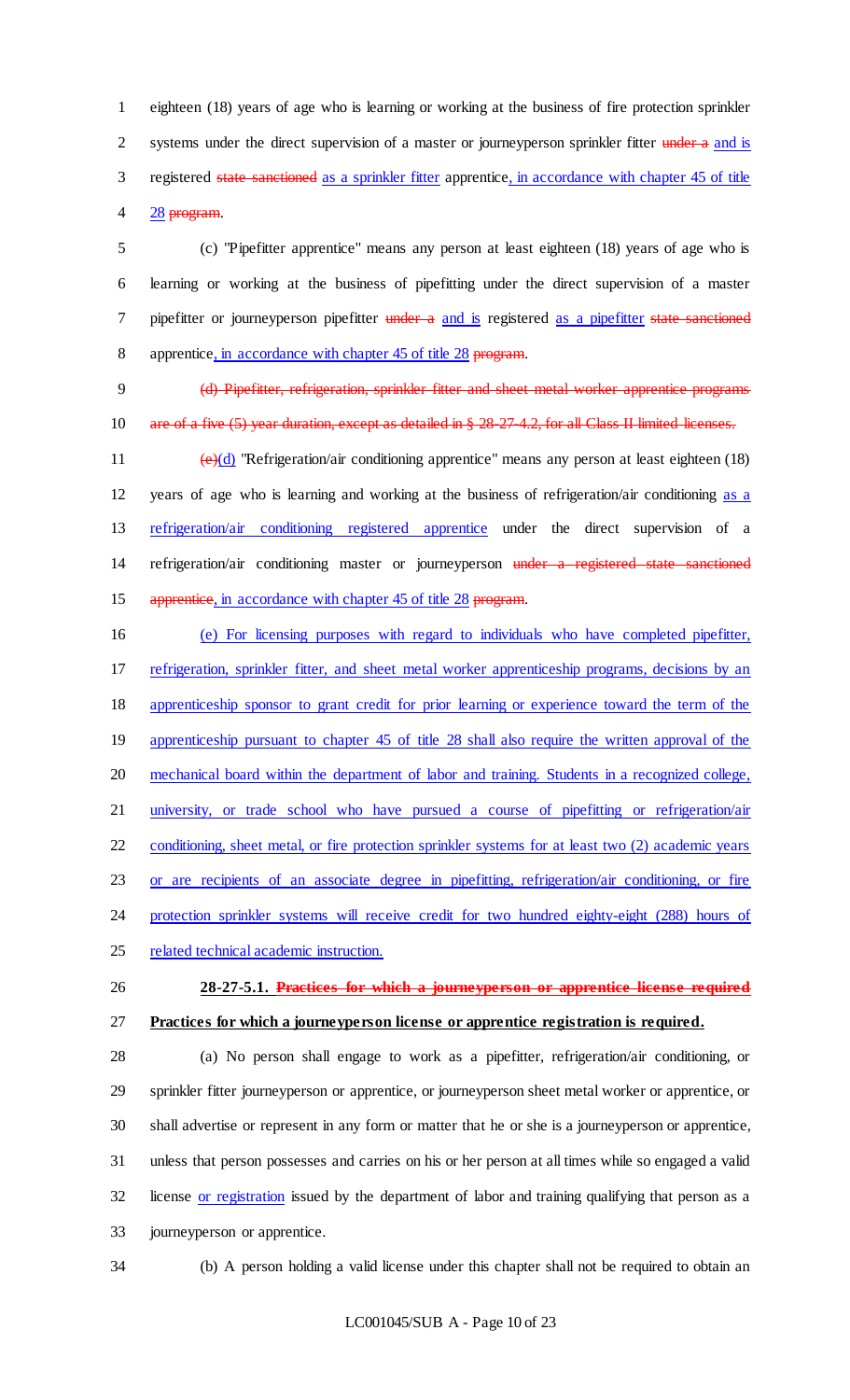additional license under this chapter to perform sheet metal work when AC air handling equipment is ten (10) tons or less or when heating equipment does not exceed 250,000 BTUs.

 (c) A holder of a journeyperson license shall only be entitled to work as an employee of the properly licensed master permit holder in accordance with this chapter.

# **28-27-5.2. Issuance of P.J.F. journeyperson oil burnerperson's license.**

 (a) Any person who has previously qualified for the electrician's F certificate and the P.J.F. II limited to oil individually, and presently holds both licenses, may convert to the single P.J.F. limited journeyperson II oil burnerperson's license by application to the division on an approved application and with payment of the applicable fee as detailed in this section. This licensee cannot be self-employed and is limited to domestic oil burner service work, burner, tank, and oil line installation. Persons seeking an initial P.J.F. limited journeyperson II oil burner 12 license must show proof of completion of a trade sponsored registered apprenticeship program or 13 a trade related program offered by a recognized college, university, or trade school. All programs must have prior approval of the department of labor and training before licenses are issued.

 (b) The person seeking P.J.F. licensing must be employed by a master pipefitting contractor class II as detailed under § 28-27-4.

- (c) The above provisions are similar for most limited licenses under chapter 27 of this title.
- (d) Fees shall be as follows:

20 (1) Apprenticeship fee is thirty dollars (\$30.00) with birth-month-licensing;

21  $\left(\frac{2}{1}\right)$  License fee is seventy-two dollars (\$72.00) with birth-month licensing;

22  $\left(\frac{3}{2}\right)$  Renewal fee is seventy-two dollars (\$72.00) with birth-month licensing;

(e) The fees collected shall be deposited as general revenues.

 **28-27-11. Journeyperson license -- Test fees -- License fees and qualifications -- Filing deadline for journeyperson.**

(a) No application for a journeyperson's test shall be filed by the department nor shall any

applicant be permitted to take the examination for a license as a journeyperson unless:

- (1) The test application is accompanied by a test fee as outlined in § 28-27-17.
- (2) Upon passing of a journeyperson test, payment of a license fee as outlined in § 28-27-
- 17 is required and the journeyperson license will be issued as provided in § 28-27-15.
- (3) The applicant is a registered apprentice in accordance with chapter 45 of title 28

having completed all the requirements for completion of the apprenticeship except the licensing

- exam. has possessed for at least five (5) years prior to the filing of the application a certificate of
- registration in full force and effect from the department of labor and training specifying the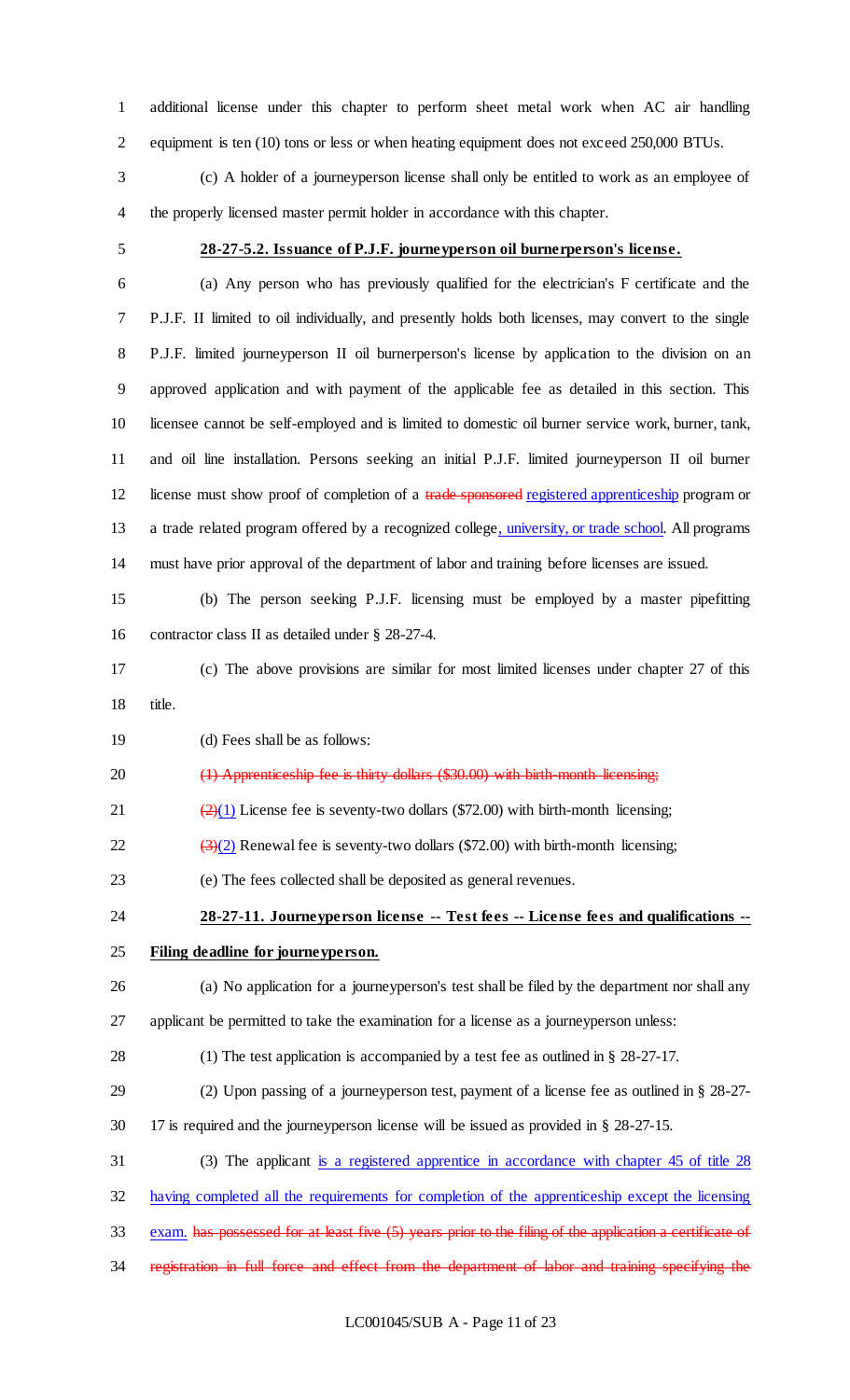1 person as a registered apprentice, and the application of an applicant:

 (4) The applicant provides documentation of related technical instruction and work records from his or her employer or former employers or other reasonably satisfactory evidence 4 showing that the applicant has completed the related instruction and on-the-job learning as enumerated in the standards of apprenticeship. been actually engaged in pipefitting or refrigeration/air conditioning, sheet metal or fire protection sprinkler systems work as an 7 apprentice in the state of Rhode Island during those five (5) years;

8 (i) For licensing purposes, decisions by an apprenticeship sponsor to grant credit for prior 9 learning or experience toward the term of the apprenticeship pursuant to chapter 45 of title 28 10 shall also require the written approval of the appropriate licensing authority. Is accompanied by

11 an affidavit or affidavits of

12 **(ii) Is accompanied by an affidavit or other reasonably satisfactory evidence showing that** 13 the applicant has been registered as a student in a recognized college, university, or trade school 14 and has pursued a course of pipefitting or refrigeration/air conditioning, sheet metal or fire 15 protection sprinkler systems for at least two (2) academic years or is the recipient of an associate 16 degree in pipefitting or refrigeration/air conditioning or fire protection sprinkler systems, and has 17 thereafter been registered by the department of labor and training as an apprentice for at least 18 three (3) years and employed as a registered apprentice by a duly licensed pipefitter or 19 refrigeration/air conditioning or fire protection sprinkler systems master or sheet metal 20 contractors in this state for a period of three (3) years; or

- 21  $(iii)(5)$  The application is Is accompanied by an affidavit or other reasonably satisfactory 22 evidence showing that the applicant possesses a certificate of license issued under the laws of 23 another state specifying that person as a journeyperson.
- 

24 (4) The licensing authority may grant an exemption to the requirements of subdivision

 $25$  (a)(3) on the basis of past experience.

26 (b) The test application is to be filed with the department at least fifteen (15) days prior to 27 the examination date.

- 28 **28-27-18. Registration of apprentices.**
- 29 (a) Any person who has agreed to work under the supervision of a licensed pipefitter, 30 refrigeration/air conditioning, sprinkler fitter or sheet metal master under a state sanctioned
- 31 apprenticeship program Apprentices shall be registered by the director of labor and training, in

32 accordance with chapter 45 of title 28, and be issued a certificate of apprenticeship.

33 (b) The minimum formal training period for a P.J.F. limited class II license shall be one 34 hundred sixty (160) hours of classroom and/or laboratory technical training, approved by the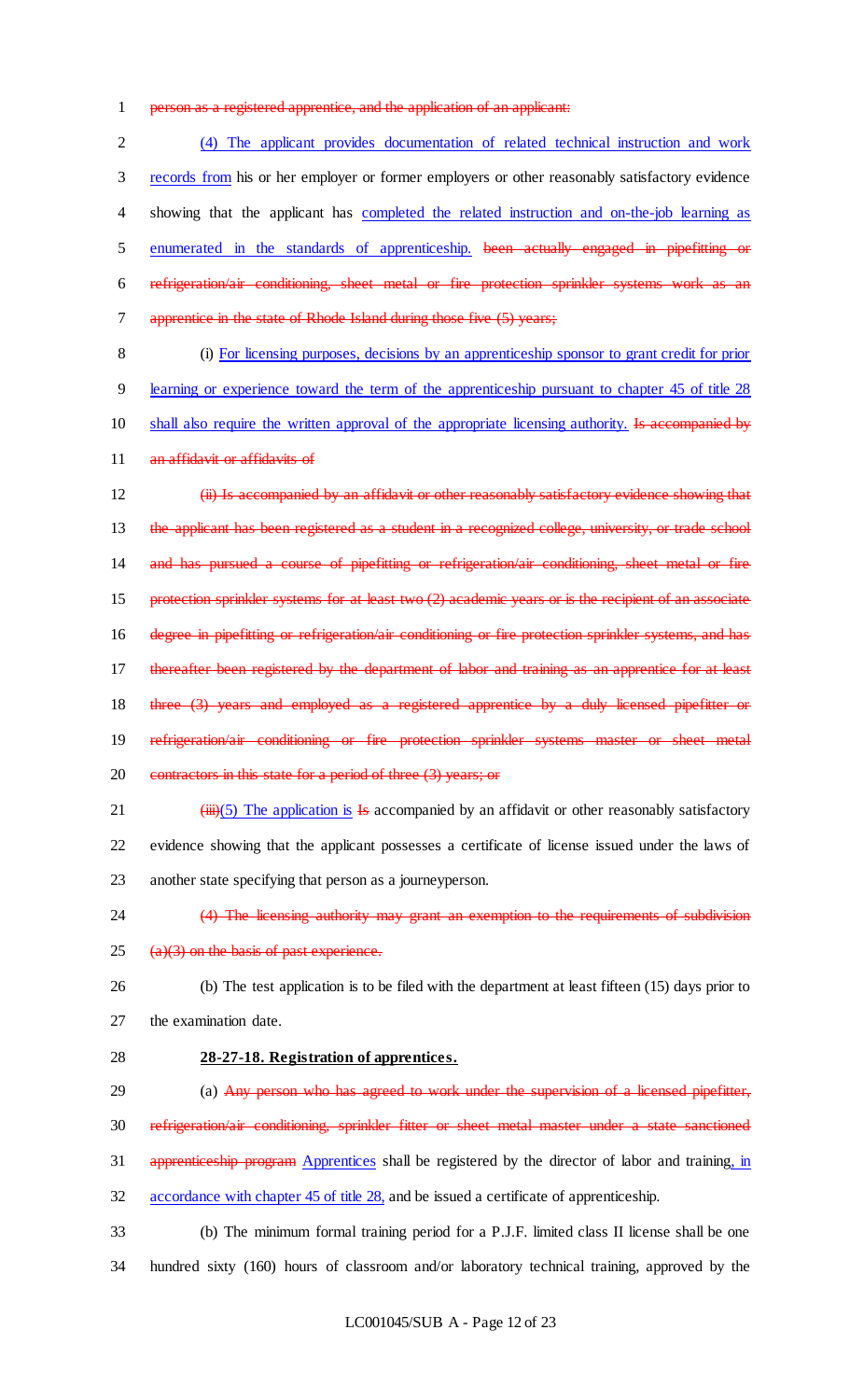department of labor and training as part of standards of apprenticeship. The fee schedules for the P.J.F. limited license are detailed in § 28-27-5.2. All other sections of this chapter shall remain in full force and effect.

 SECTION 9. Sections 28-45-1, 28-45-3, 28-45-9, 28-45-10, 28-45-11, 28-45-13, 28-45- 14 and 28-45-16 of the General Laws in Chapter 28-45 entitled "Apprenticeship Programs in Trade and Industry" are hereby amended to read as follows:

- **28-45-1. Purposes.**
- 

The purposes of this chapter are:

 (1) To encourage employers, associations of employers, and organizations of employees to voluntarily establish apprenticeship programs and the making of apprenticeship agreements;

11 (2) To create opportunities for young people to obtain employment and adequate training in trades and industry with parallel instructions in related and supplementary education under conditions that will equip them for profitable employment and citizenship;

 (3) To cooperate with the promotion and development of apprenticeship programs and systems in other states and with the federal committee on apprenticeship appointed under 29 U.S.C. § 50 et seq.;

 (4) To provide for the registration and approval of apprenticeship programs and apprenticeship agreements and for the issuance of state certificates of completion of apprenticeship.

## **28-45-3. Powers and duties.**

 (a) The department of labor and training is the agency with responsibility and 22 accountability for apprenticeship within Rhode Island for federal purposes. The state 23 apprenticeship council shall be a regulatory council and part of the department of labor and training. The council shall promulgate regulations consistent with 29 C.F.R. 29 and 30 at the direction of the director of the department of labor and training and shall provide advice and guidance to the director of the department of labor and training on the operation of the Rhode 27 Island apprenticeship **program** system. Enforcement of apprenticeship rules and regulations shall be the duty of the director of the department of labor and training. In addition, the council shall:

29 (1) Adopt rules and regulations to insure ensure equality of opportunity in apprenticeship programs pursuant to the Rhode Island state plan for equal opportunity in apprenticeship;

 (2) Establish trade, craft, manufacturing, or industrial standards for apprenticeship or training agreements in cooperation with a joint employer and employee groups in conformity with 29 C.F.R. § 29.5;

(3) Establish program performance standards in conformity with 29 C.F.R. § 29.6;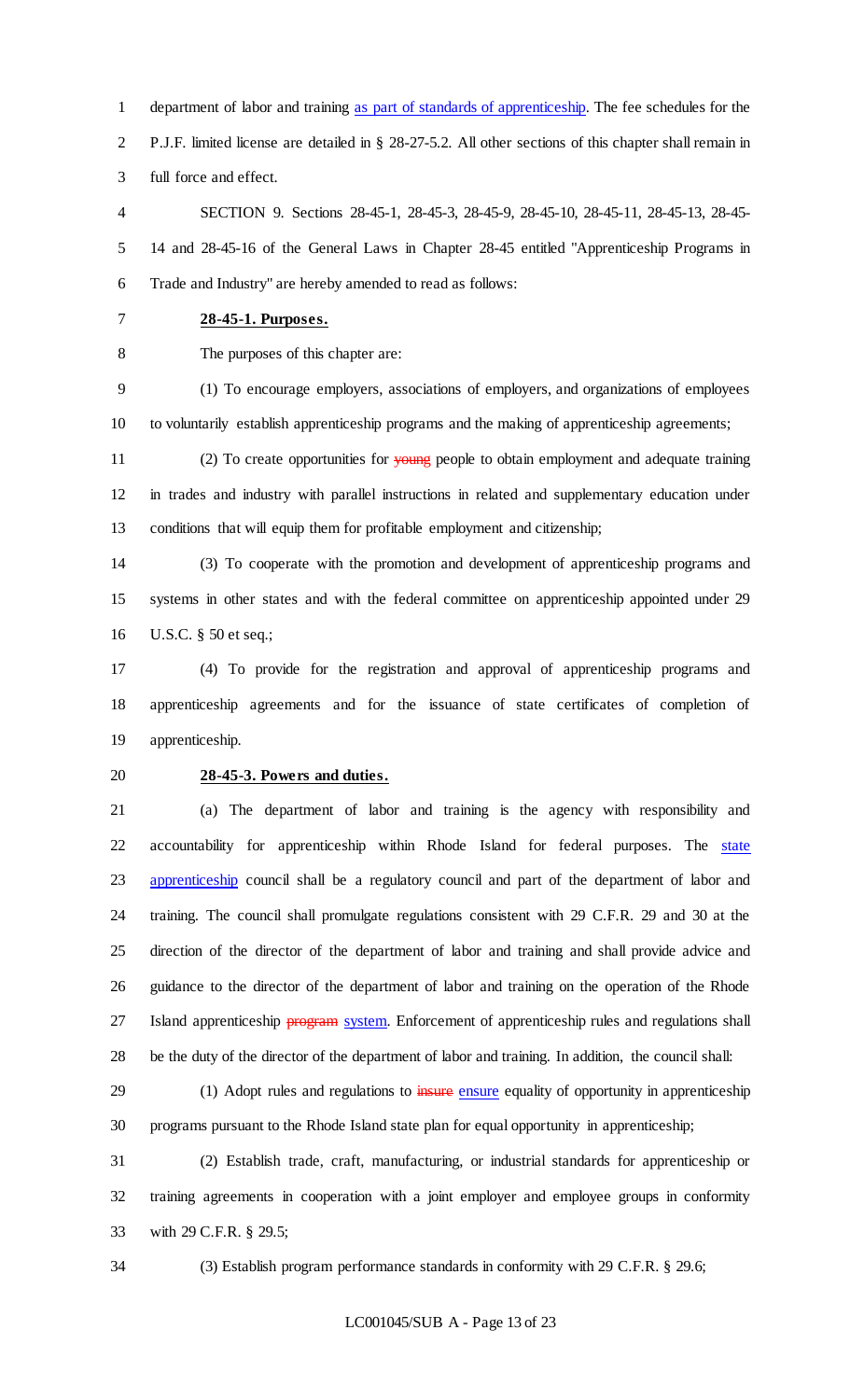(4) Hold at least four (4) regular public meetings each year; any additional meetings considered necessary shall be held at the call of the chairperson, or at the written request of a majority of the members of the council;

 (5) Formulate and publish rules of procedure for the function of local, regional, and state joint apprenticeship committees and for the filling of vacancies on those committees;

(6) Adopt rules and regulations concerning the following:

(i) The contents of apprenticeship agreements in conformity with 29 C.F.R. § 29.7;

8 (ii) Criteria for apprenticeable occupations as provided by 29 C.F.R. § 29.4;

9 (iii) Reciprocal approval recognition for federal purposes to apprentices, apprenticeship programs, and apprenticeship standards that are registered in other states by the U.S. department of labor or another state apprenticeship program recognized by the U.S. department of labor if such reciprocity is requested by the apprenticeship program sponsor;

 (iv) The cancellation and/or deregistration of programs, and for temporary suspension, cancellation, and/or deregistration of apprenticeship agreements as provided in 29 C.F.R. §§ 29.8 and 29.9;

 (v) The standards of apprenticeship, program performance standards, apprenticeship agreements, deregistration of registered apprenticeship programs, reinstatement of apprenticeship 18 programs, and reciprocal approval recognition of apprentices from other states.

19 (b) The department of labor and training in accordance with its regulations and this chapter shall:

 (1) Encourage the promotion, expansion, and improvement of programs of apprenticeship training and pre-apprenticeship and the making of apprenticeship agreements;

 (2) Bring about the settlement of differences arising out of an apprenticeship agreement when those differences cannot be adjusted locally or in accordance with established trade procedure;

(3) Supervise the execution of agreements and maintenance of standards;

 (4) Register or terminate or cancel the registration of apprenticeship programs and apprenticeship agreements;

(5) Issue certificates of completion of apprenticeship;

 (6) Keep a record of apprenticeship programs and apprentice agreements and their disposition;

 (7) Render any assistance and submit any information and data that may be requested by employers, employees, and joint apprenticeship committees engaged in the formulation and operation of programs of apprenticeship, particularly in regard to work schedules, wages,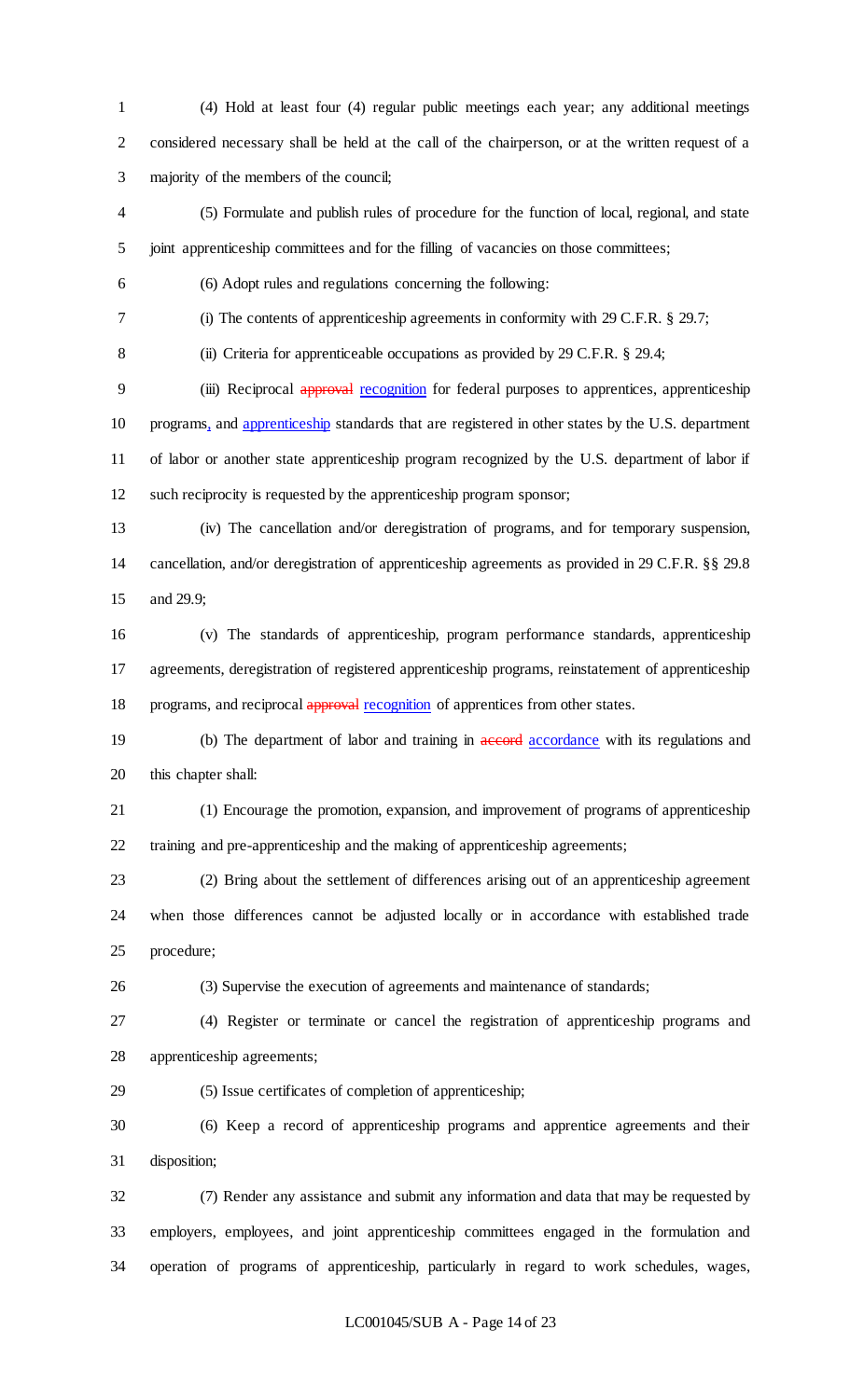conditions of employment, apprenticeship records, and number of apprentices;

 (8) Adopt rules and regulations to insure ensure nondiscrimination in all phases of apprenticeship and employment during apprenticeship;

 (9) Register trade, craft, manufacturing, or industrial standards for apprenticeship or training agreements in cooperation with joint employer and employee groups and in conformity with this chapter, or approve and register trade, craft, manufacturing, or industrial standards for 7 agreements submitted which that are in conformity with this chapter, and disapprove those 8 standards or agreements submitted which that are not in conformity with this chapter, to the extent deemed appropriate;

10 (10) Establish committees and approve nominations to existing committees which that are submitted in conformity with this chapter;

 (11) Terminate registration of committees for failure of the committee to abide by the provisions of this chapter; and

(12) Perform any other duties that are described and imposed by this chapter.

**28-45-9. Standards of apprenticeship programs.**

 An apprenticeship program, to be eligible for approval and registration with the department of labor and training, shall conform to regulations issued by the department of labor and training and 29 C.F.R. 29 and 29 C.F.R. 30 and shall conform to the following standards:

19 (1) The *apprenticeship* program is an organized, written plan embodying the terms and conditions of employment, training, and supervision of one or more apprentices in the apprenticeable occupation, as defined in this chapter and subscribed to by a sponsor who has 22 undertaken to carry out the apprentice training apprenticeship program.

 (2) The program standards contain the equal opportunity pledge prescribed in 29 C.F.R § 30.3(b) and, when applicable, an affirmative action plan in accordance with 29 C.F.R. § 30.4, a 25 selection method authorized in 29 C.F.R § 30.5 30.10, or similar requirements expressed in a state plan for equal employment opportunity in apprenticeship adopted pursuant to 29 C.F.R. Part 30 and approved by the U.S. department of labor, and provisions concerning the following:

(i) The employment and training of the apprentice in a skilled occupation;

 (ii) A term of apprenticeship not less than two thousand (2,000) hours of work experience, consistent with training requirements as established by industry practice, which for an individual apprentice may be measured either through the completion of the industry standard for on-the-job learning (at least two thousand (2,000) hours) (time-based approach), the attainment of competency (competency-based approach), or a blend of the time-based and competency-based approaches (hybrid approach):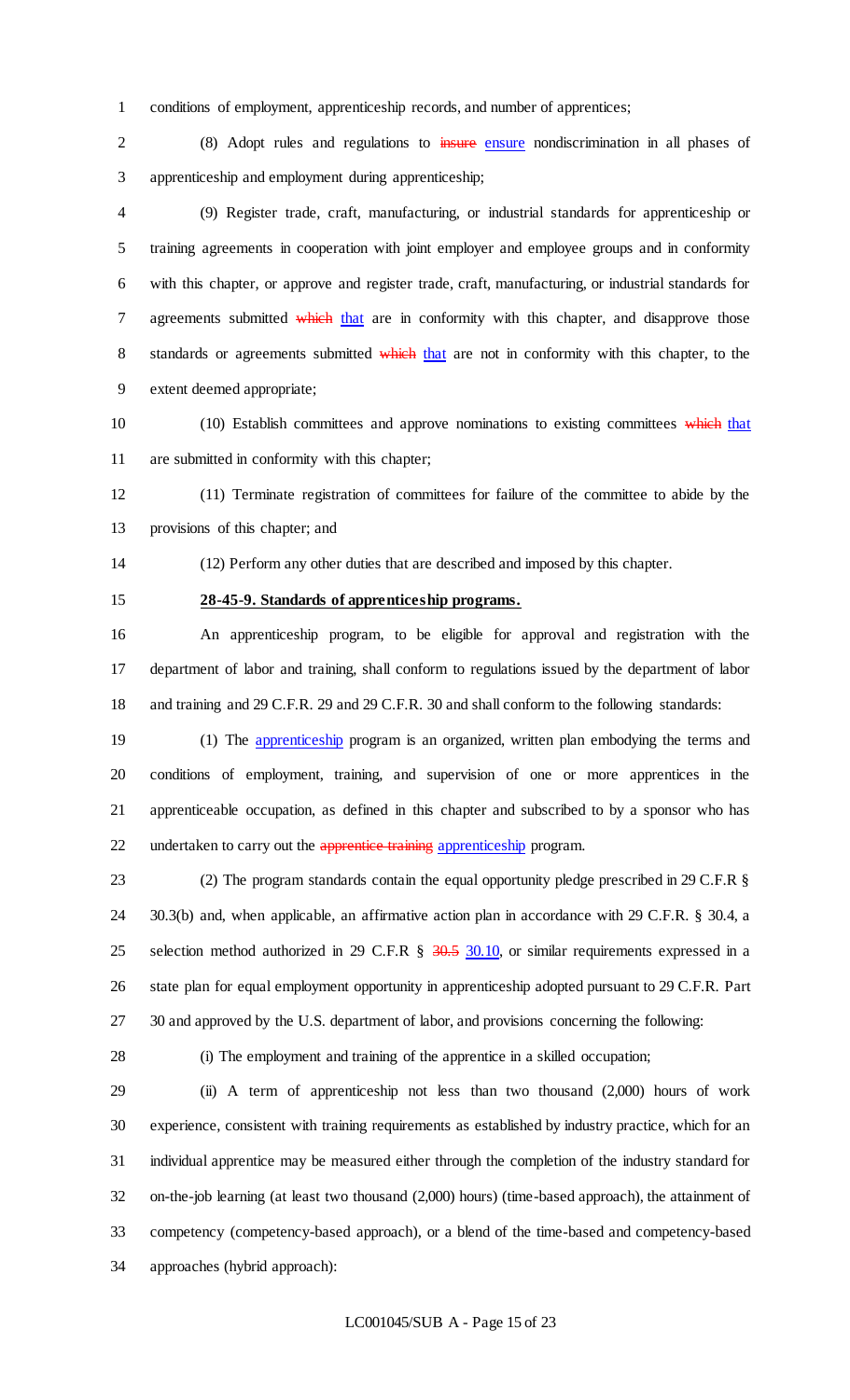(A) The time-based approach measures skill acquisition through the individual apprentice's completion of at least two thousand (2,000) hours of on-the-job learning as described in a work process schedule;

 (B) The competency-based approach measures skill acquisition through the individual apprentice's successful demonstration of acquired skills and knowledge, as verified by the program sponsor. Programs utilizing this approach must still require apprentices to complete an on-the-job learning component of registered apprenticeship. The program standards must address 8 how on-the-job learning will be integrated into the program, describe competencies, and identify an appropriate means of testing and evaluation for such competencies;

 (C) The hybrid approach measures the individual apprentice's skill acquisition through a combination of specified minimum number of hours of on-the-job learning and the successful demonstration of competency as described in a work process schedule; and

 (D) The determination of the appropriate approach for the program standards is made by the program sponsor, subject to approval by the registration agency of the determination as appropriate to the apprenticeable occupation for which the program standards are registered.

 (iii) An outline of the work processes in which the apprentice will receive supervised work experience and training on the job, and the allocation of the approximate time to be spent in each major process;

 (iv) Provision for organized, related, and supplemental instruction in technical subjects related to the trade. A minimum of one hundred forty-four (144) hours for each year of apprenticeship is recommended. This instruction in technical subjects may be accomplished through media, such as classroom, occupational or industry courses, electronic media, or other instruction approved by the department of labor and training; every apprenticeship instructor must:

 (A) Meet the Rhode Island department of elementary and secondary education 26 requirements for a vocational-technical career and technical education instructor, or be a subject matter expert, which is an individual, such as a journey worker, who is recognized within an industry as having expertise in a specific occupation; and

 (B) Have training in teaching techniques and adult learning styles, which may occur before or after the apprenticeship instructor has started to provide the related technical instruction.

 (v) A statement of the progressively increasing scale of wages to be paid the apprentice consistent with the skill acquired, the entry wage to be not less than the minimum wage prescribed by the federal and state labor standards act, where applicable, unless a higher wage is required by other applicable federal law, state law, respective regulations, or by collective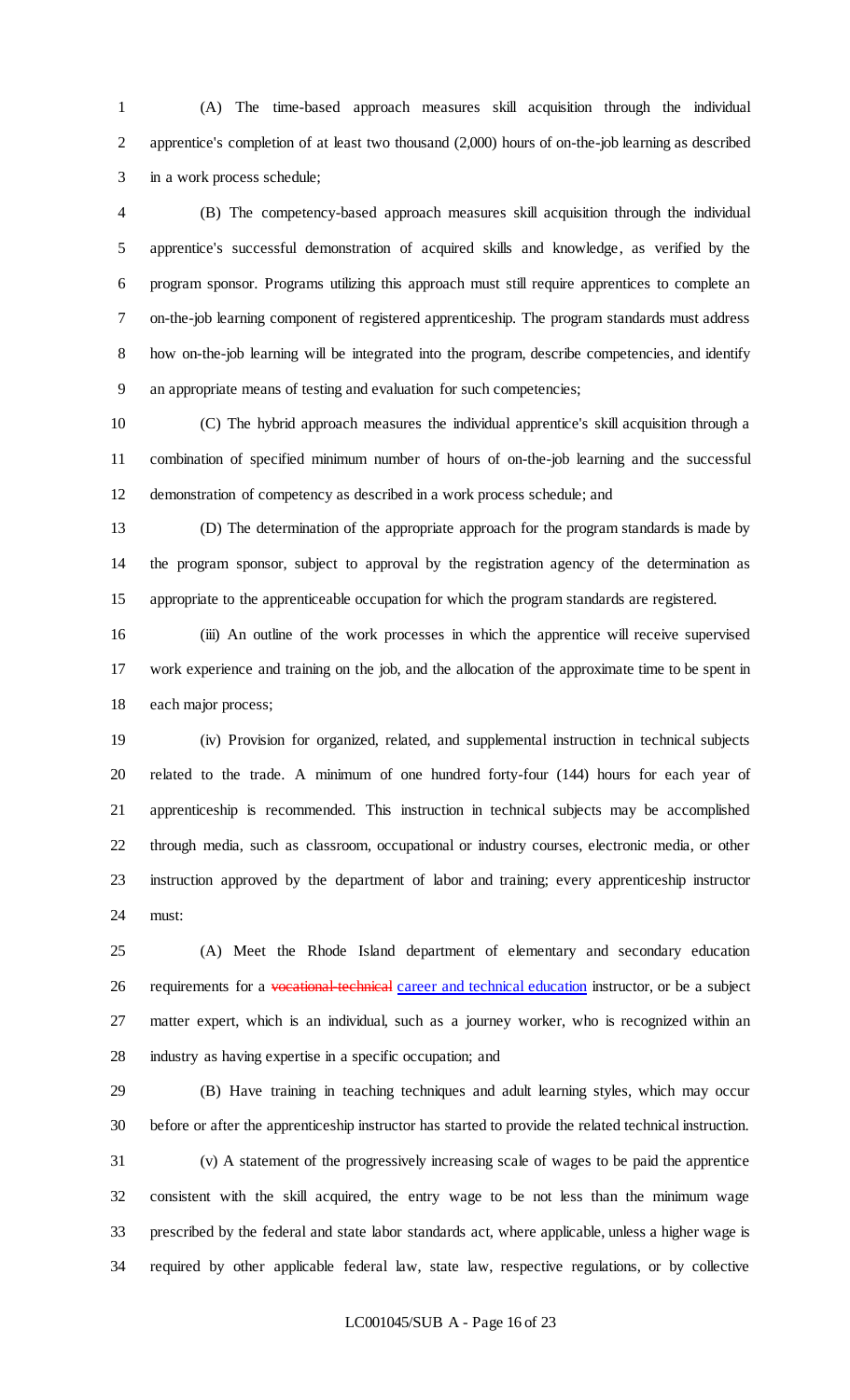bargaining agreement;

 (vi) A provision for periodic review and evaluation of the apprentice's progress in job performance and related instruction, and the maintenance of appropriate progress records;

 (vii) The numeric ratio of apprentices to journeypersons consistent with proper supervision, training, safety, and continuity of employment, and applicable provisions in collective bargaining agreements, except where the ratios are expressly prohibited by the collective bargaining agreement. The ratio language shall be specific and clear as to application in terms of jobsite, work force, department, or plant;

 (viii) A probationary period reasonable in relation to the full apprenticeship term, with 10 full credit given for the period toward completion of apprenticeship. The the probationary period shall not exceed twenty-five percent (25%) of the length of the program or one year, whichever is shorter;

 (ix) Adequate and safe equipment and facilities for training and supervision, and safety training for apprentices on the job and in related instruction;

 (x) The minimum qualifications required by a sponsor for persons entering the apprenticeship program, with an eligible starting age not less than sixteen (16) years;

 (xi) The placement of an apprentice under a written apprenticeship agreement that conforms to the requirements of this chapter. The agreement shall directly, or by reference, incorporate the standards of the program as part of the agreement;

 (xii) The granting of advanced standing or credit for demonstrated competency, previously acquired experience, training, or skills for all applicants equally, with commensurate wages for any progression step so granted;

 (xiii) The transfer of an apprentice between apprenticeship programs and within an apprenticeship program must be based on agreement between the apprentice and the affected apprenticeship committees or program sponsors, and must comply with the following requirements:

 (A) The transferring apprentice must be provided a transcript of related instruction and on-the-job learning by the committee or program sponsor;

(B) Transfer must be to the same occupation; and

 (C) A new apprenticeship agreement must be executed when the transfer occurs between program sponsors.

(xiv) Assurance of qualified training personnel and adequate supervision on the job;

 (xv) Recognition for successful completion of apprenticeship evidenced by an appropriate certificate issued by the department of labor and training;

## LC001045/SUB A - Page 17 of 23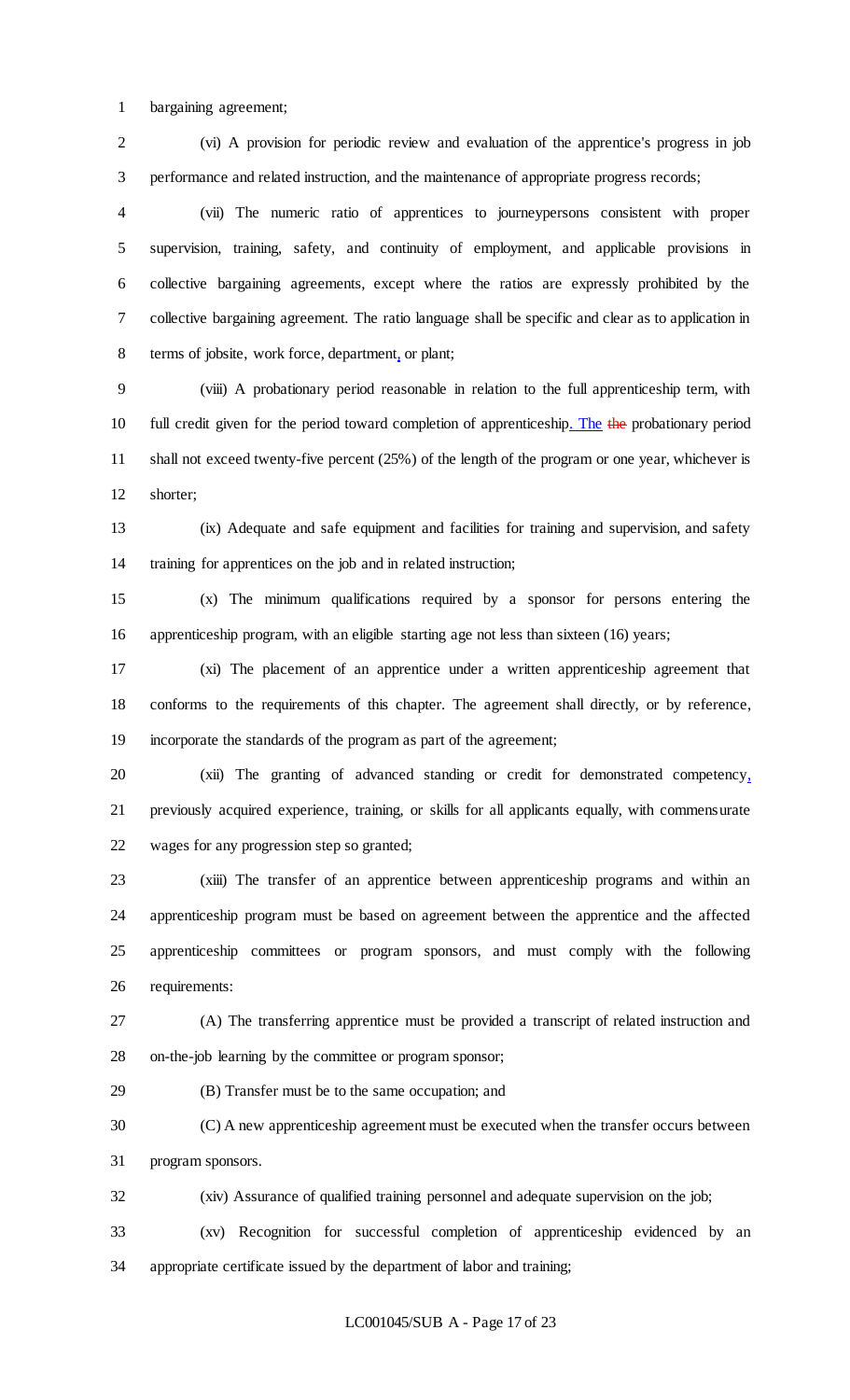(xvi) Program standards that utilize the competency-based or hybrid approach for progression through an apprenticeship and that choose to issue interim credentials must clearly identify the interim credentials, demonstrate how these credentials link to the components of the apprenticeable occupation, and establish the process for assessing an individual apprentice's demonstration of competency associated with the particular interim credential; further, interim credentials must only be issued for recognized components of an apprenticeable occupation, thereby linking interim credentials specifically to the knowledge, skills, and abilities associated with those components of the apprenticeable occupation.

(xvii) Identification of the department of labor and training as the registration agency;

 (xviii) Provision for the registration, cancellation, and deregistration of the program, and requirement for the prompt submission of any modification or amendment to the department of labor and training for approval;

 (xix) Provision for registration of apprenticeship agreements, modifications, and amendments; notice to the department of labor and training of persons who have successfully completed apprenticeship programs; and notice of transfers, cancellations, suspensions, and terminations of apprenticeship agreements and a statement of the reasons therefore;

 (xx) Authority for the cancellation of an apprenticeship agreement during the probationary period by either party without stated cause. Cancellation during the probationary period will not have an adverse impact on the sponsor's completion rate;

 (xxi) Compliance with 29 C.F.R. 30, including the equal opportunity pledge prescribed in 29 C.F.R. § 30.3(b); an affirmative action plan complying with 29 C.F.R. § 30.4; and a method 22 for the selection of apprentices authorized by 29 C.F.R  $\S$  30.5 30.10, or compliance with parallel requirements contained in a state plan for equal opportunity in apprenticeship adopted under 29 C.F.R. part 30 and approved by the department. The apprenticeship standards must also include a statement that the program will be conducted, operated, and administered in conformity with applicable provisions of 29 C.F.R. part 30, as amended, or if applicable, an approved state plan for equal opportunity in apprenticeship;

 (xxii) Name and address, telephone number, and e-mail address (if applicable) of the appropriate authority under the program to receive, process, and make disposition of complaints;

 (xxiii) Recording and maintenance of all records concerning apprenticeship as may be required by the office of apprenticeship or the department of labor and training and other applicable law.

**28-45-10. Definitions.**

For the purposes of this chapter: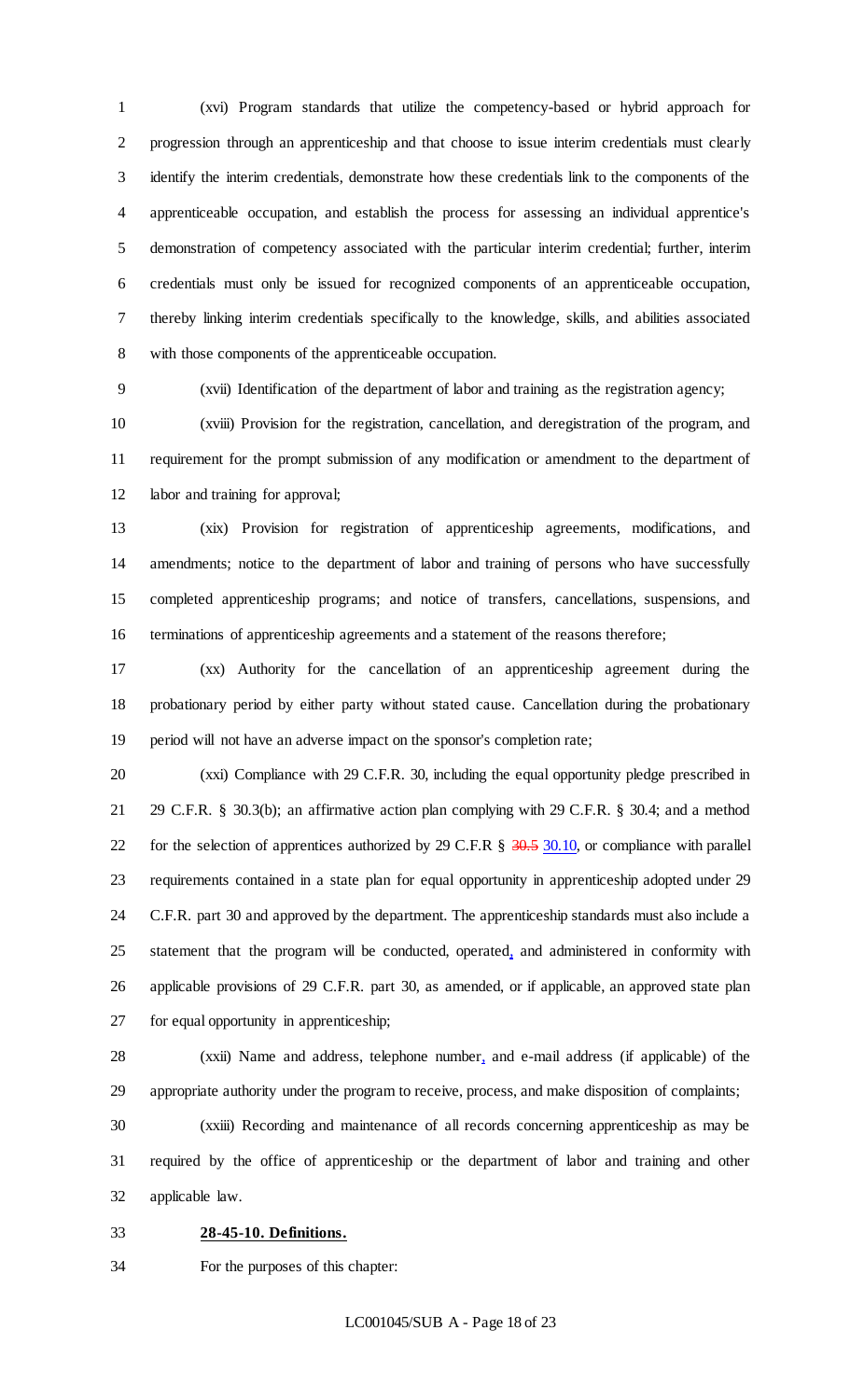(1) "Apprentice" means a worker at least sixteen (16) years of age, except where a higher minimum age standard is otherwise fixed by law or by the apprenticeship program sponsor, who is employed to learn an apprenticeable occupation as provided in 29 C.F.R. § 29.4 under 4 standards of apprenticeship fulfilling the requirement of 29 C.F.R. § 29.5. (1)(2) "Apprenticeship agreement" means a written agreement complying with 29 C.F.R. § 29.7 between an apprentice and either the apprenticeship program sponsor, or an apprenticeship committee acting as agent for the program sponsor(s), which contains the terms and conditions of the employment and training of the apprentice.  $\left(\frac{2}{3}\right)$  "Apprenticeable occupation" which is an occupation that possesses all of the following characteristics: (i) It is customarily learned in a practical way through a structured, systematic program of 12 on the job on-the-job supervised learning. (ii) It is clearly identified and commonly recognized throughout an industry. (iii) It involves the progressive attainment of manual, mechanical, or technical skills and knowledge, which is in accordance with the industry standard for the occupation, that requires the 16 completion of at least a minimum of two thousand (2,000) hours of on the job on-the-job learning to attain experience. 18 (iv) It requires related instruction to supplement the on the job on-the-job learning. (4) "Apprenticeship program" means a plan containing all terms and conditions for the qualification, recruitment, selection, employment, and training of apprentices, as required under 21 29 C.F.R. Parts 29 and 30, including such matters as the requirement for a written apprenticeship agreement.  $\left(\frac{3}{5}\right)$  "Council" means the state apprenticeship council as established by § 28-45-2.  $\left(4\right)\left(6\right)$  "OA" means office of apprenticeship, U.S. department of labor. (7) "Registration agency" means the office of apprenticeship or a recognized state apprenticeship agency that has responsibility for registering apprenticeship programs and apprentices; providing technical assistance; and conducting reviews for compliance with 29 C.F.R. Parts 29 and 30 and quality assurance assessments.  $\left(\frac{5}{8}\right)$  "Secretary" means secretary of the U.S. department of labor. **28-45-11. Applicability of chapter.** 31 The provisions of this chapter shall apply only to registered apprenticeships and shall 32 apply to a firm, person, corporation, or organization of employees or an association of employers

 only after that person, firm, corporation, or organization of employees or association of employers has voluntarily elected to conform to its provisions.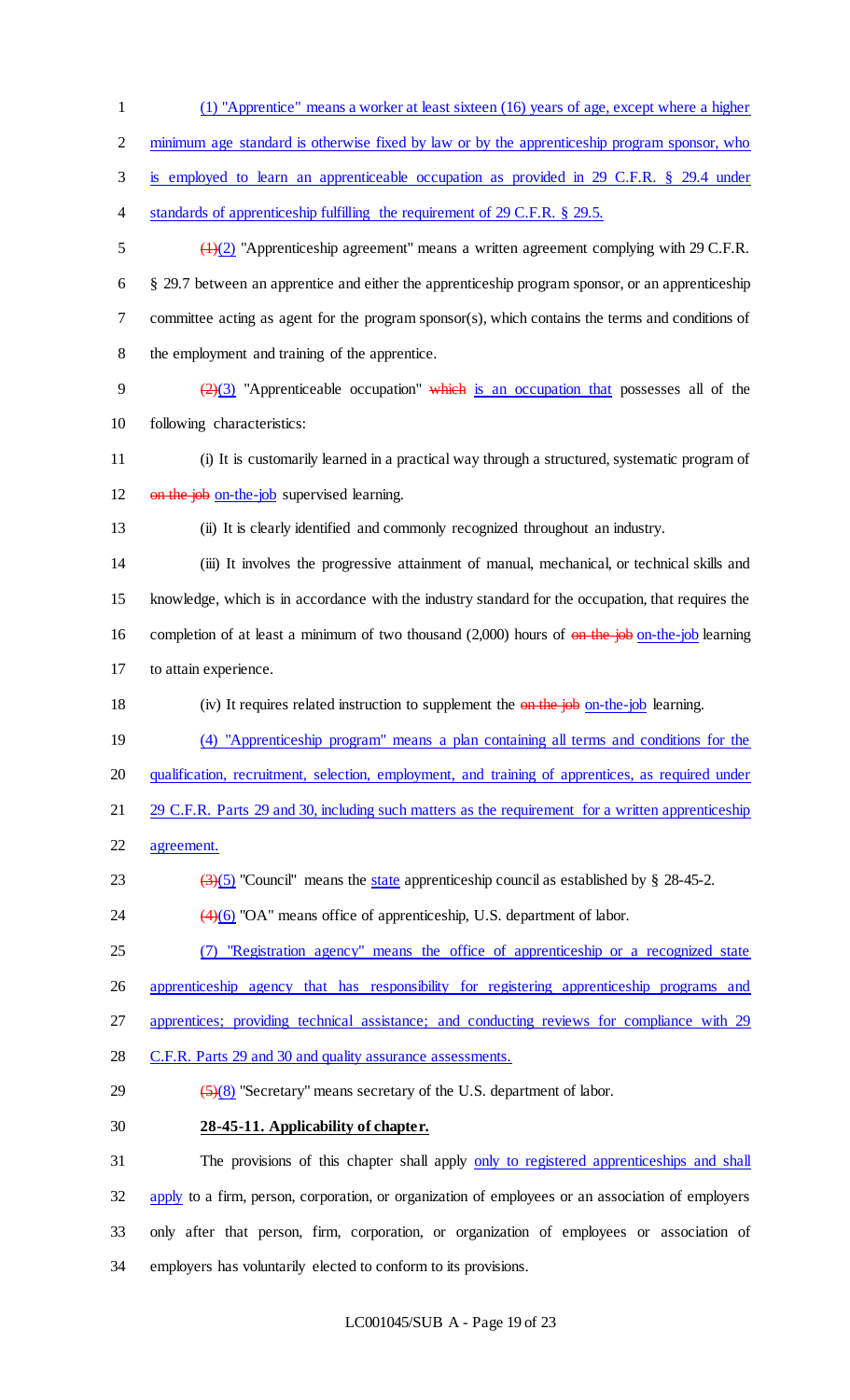# **28-45-13. Standards of apprenticeship agreements.**

 All apprenticeship agreements submitted for approval and registration with the department of labor and training shall contain, explicitly or by reference, standards adopted by the council, including:

 (1) Names and signatures of the contracting parties (apprentice and the program sponsor or employer), and the signature of a parent or guardian if the apprentice is a minor.

 (2) The date of birth of apprentice and on a voluntary basis the social security number of the apprentice.

(3) Name and address of the program sponsor and the registration agency.

 (4) A statement of the occupation, trade, or craft in which the apprentice is to be trained, and the beginning date and term (duration) of apprenticeship.

(5) A statement showing:

 (i) The number of hours to be spent by the apprentice in work on the job in a time-based program or a description of the skill sets to be attained by completion of a competency-based program, including the on-the-job learning component; or the minimum number of hours to be spent by the apprentice and a description of the skill sets to be attained by completion of a hybrid program.

 (ii) The number of hours to be spent in related and supplemental instruction in technical subjects related to the occupation, which is recommended to be not less than one hundred forty-four (144) hours per year.

 (6) A statement setting forth a schedule of the work processes in the occupation or industry divisions in which the apprentice is to be trained and the approximate time to be spent at each process.

 (7) A statement of the graduated scale of wages to be paid the apprentice and whether or not the required related instruction shall be compensated.

(8) Statements providing:

 (i) For a specific period of probation, during which time the apprenticeship agreement may be terminated by either party to the agreement upon written notice to the department of labor and training, without adverse impact on the sponsor; and

 (ii) That, after the probationary period, the agreement may be cancelled at the request of 31 the apprentice, or may be suspended, or terminated by the sponsor, for good cause, with due notice to the apprentice and a reasonable opportunity for corrective action, and with written notice to the apprentice and to the department of labor and training of the final action taken.

(9) A reference incorporating as part of the agreement the standards of the apprenticeship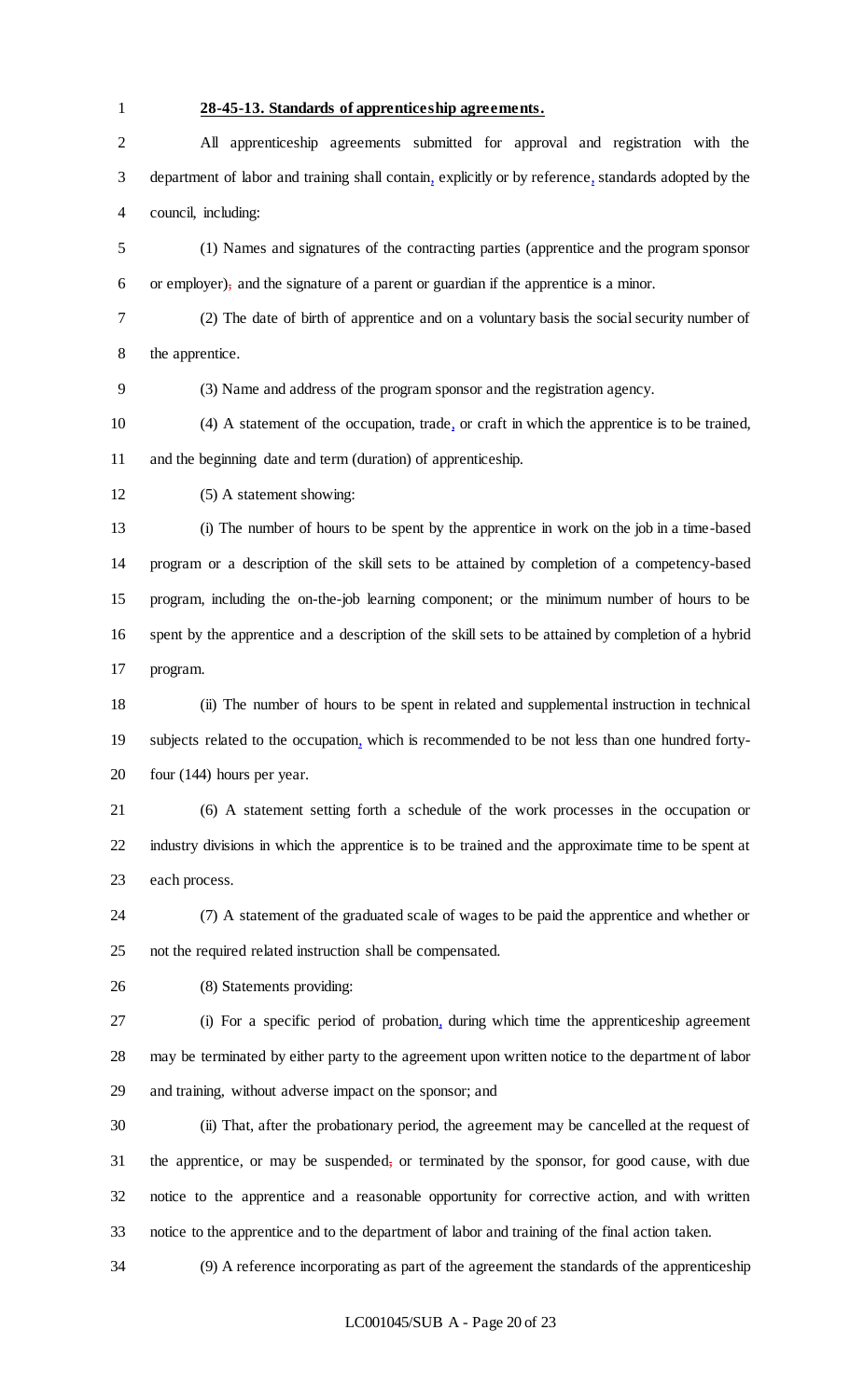program as it exists on the date of the agreement and as it may be amended during the period of the agreement.

 (10) A statement that the apprentice will be accorded equal opportunity in all phases of apprenticeship employment, and training, without discrimination because of race, color, religion, national origin, or sex, sexual orientation, gender identity or expression, disability, age, or country of ancestral origin, as enumerated in § 28-5-5.

 (11) Name and address, phone telephone number, and e-mail address (if applicable) of the appropriate authority, if any, designated under the program to receive, process, and make disposition of controversies or differences arising out of the apprenticeship agreement when the controversies or differences cannot be adjusted locally or resolved in accordance with the established procedure or applicable collective bargaining provisions.

## **28-45-14. State EEO plan.**

13 The apprenticeship program shall operate in conformance with state law, including the 14 EEO standards and regulations the state plan for equal employment opportunity in registered apprenticeship programs, adopted by the department of labor and training.

**28-45-16. Reciprocity.**

17 (a) When a sponsor of an *active* apprenticeship program which that is registered and 18 operating in a neighboring state with a registration agency, as defined by 29 C.F.R. § 29.2 and 19 located outside of Rhode Island requests registration reciprocal recognition from the department 20 of labor and training to train apprentices for work projects in this state, the sponsor apprentice 21 shall be granted registration providing recognition as long as the sponsor conforms complies with the regulations and standards of the state of Rhode Island.

 (b) An apprentice registered in an approved registered apprenticeship program in a 24 neighboring state will be awarded certification of registration for state purposes upon request and on the condition that the neighboring state's sponsorship program is registered with the appropriate state apprentice agency.

27 (c) The department of labor and training shall have the authority to expand or limit the 28 number of states that are subject to the provisions of subsection (a) of this section by regulation 29 through the promulgation of rules and regulations.

 (d) The department of labor and training shall accord reciprocal approval for federal purposes to apprentices, apprenticeship programs and standards that are registered in other states by the U.S. department of labor or a registration agency recognized by the U.S. department of labor if such reciprocity is requested by the apprenticeship program sponsor; program sponsors seeking reciprocal approval must meet Rhode Island wage and hour provisions and apprentice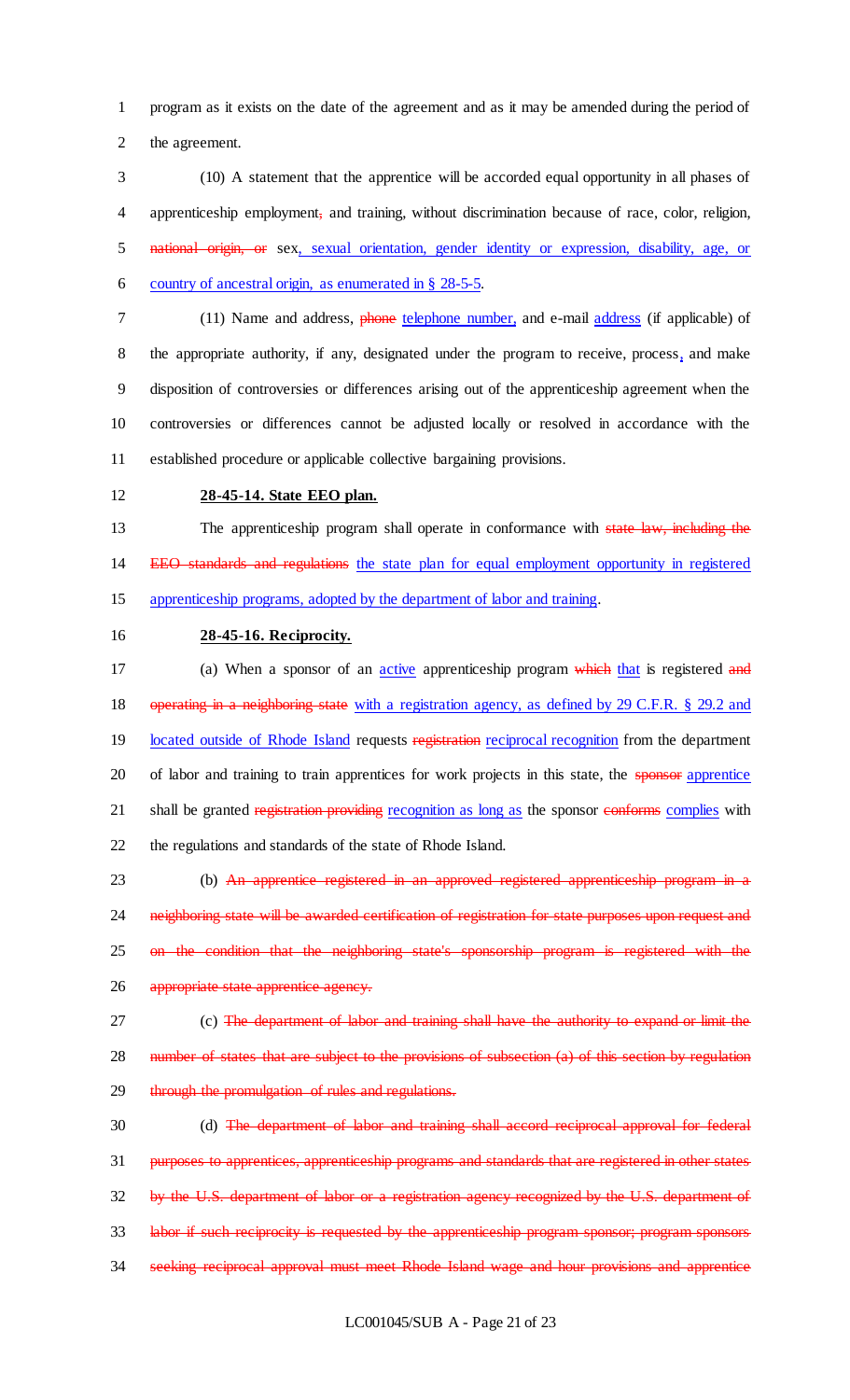## 1 ratio standards.

|    | SECTION 10. Section 28-45-18 of the General Laws in Chapter 28-45 entitled                          |
|----|-----------------------------------------------------------------------------------------------------|
| 3  | "Apprenticeship Programs in Trade and Industry" is hereby repealed.                                 |
|    | 28-45-18. Vocational school training.                                                               |
|    | (a) The board of regents for elementary and secondary education may authorize                       |
| 6  | vocational schools to provide apprenticeship classroom training to students subject to the          |
|    | approval of the Rhode Island department of labor and training.                                      |
| 8  | (b) In the event the board of regents authorizes state certified apprenticeship training            |
| 9  | under subsection (a), and a student successfully completes the vocational school program, then      |
| 10 | the student shall receive apprentice credit, to be applied against a state certified apprenticeship |
|    |                                                                                                     |

- 11 program requirement set forth by the state apprenticeship council pursuant to § 28-45-13, for one
- 12 hundred forty-four (144) hours of apprenticeship classroom training.
- 13 SECTION 11. This act shall take effect upon passage.

## LC001045/SUB A ========

========